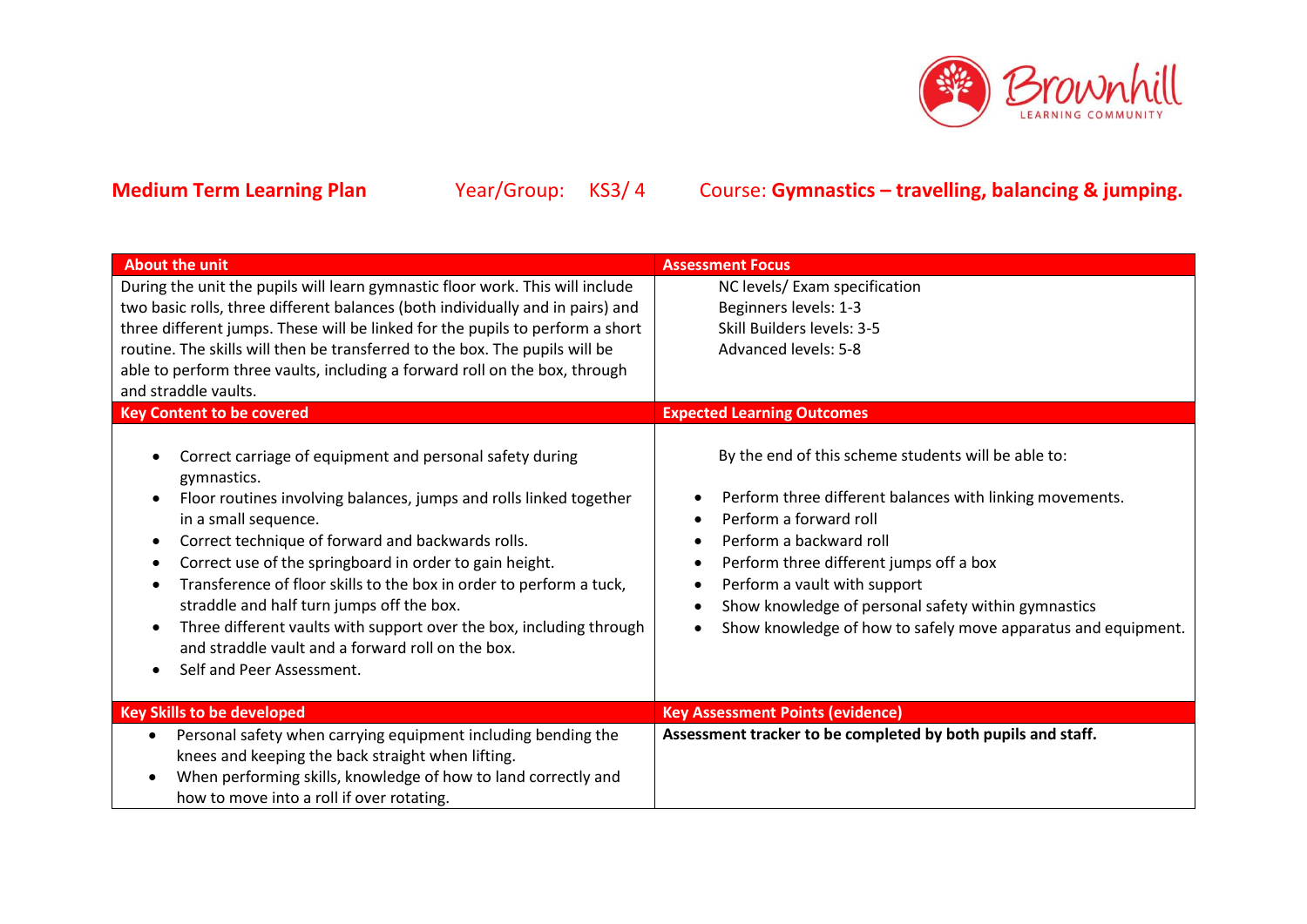

| To have the correct body shape and tension when performing<br>balances, either individually or in pairs.<br>To have the correct body shape when performing jumps both on<br>the floor and off the box.<br>To show the correct technique when performing both forwards and<br>backwards rolls; and to transfer the forwards roll onto the box.<br>To know how to link balances, jumps and rolls in order to perform a<br>short floor sequence/routine.<br>To transfer knowledge and skill used when performing jumps into<br>vaults. E.g. tuck jump becomes through vault and straddle jump<br>becomes straddle vault.<br>Peer and Self-Assessment of techniques. |                                                                                                                                                                                                                                                                                                      |
|------------------------------------------------------------------------------------------------------------------------------------------------------------------------------------------------------------------------------------------------------------------------------------------------------------------------------------------------------------------------------------------------------------------------------------------------------------------------------------------------------------------------------------------------------------------------------------------------------------------------------------------------------------------|------------------------------------------------------------------------------------------------------------------------------------------------------------------------------------------------------------------------------------------------------------------------------------------------------|
| <b>Language for Learning</b>                                                                                                                                                                                                                                                                                                                                                                                                                                                                                                                                                                                                                                     | Links to EBD/ personal, social and emotional needs                                                                                                                                                                                                                                                   |
| Body tension<br>Body shape including straight legs and pointed toes.<br>Names of rolls, jumps, balances and vaults.<br>Sequence and Routine<br>Correct names of equipment/apparatus<br>Understanding of personal safety.                                                                                                                                                                                                                                                                                                                                                                                                                                         | L1 - Is attentive and has an interest in school work.<br>L4 - Works efficiently in a group/team.<br>C3 - Only interrupts and seeks attention appropriately.<br>C4 - Is physically and verbally peaceable.<br>C5 - Respects property/equipment.<br>E5 - Is emotionally stable and shows self-control. |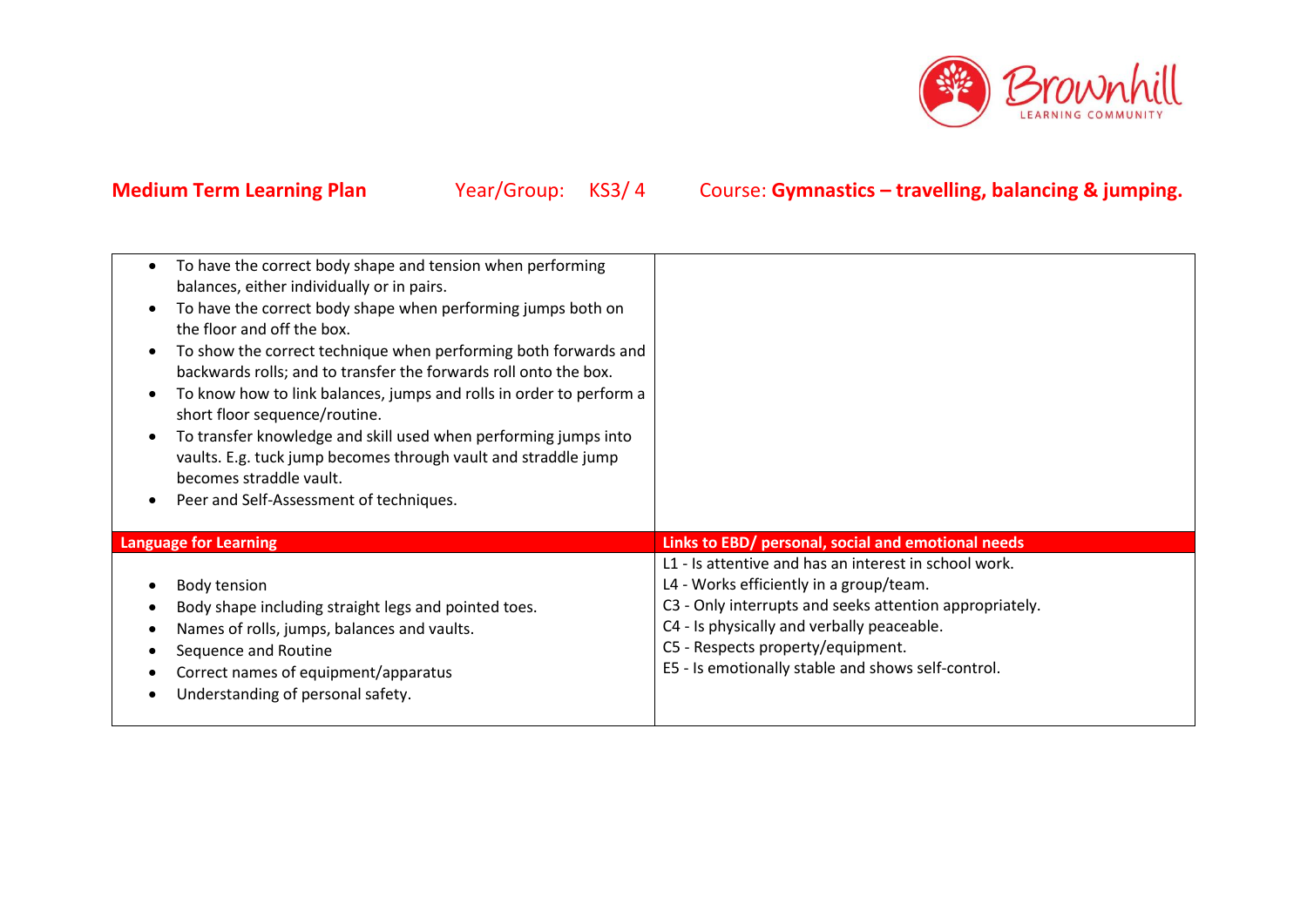

| <b>Session</b> | <b>Learning Objectives</b>                                                                                                                                   | <b>Content to be covered</b>                                                                                                                                                                      | <b>Suggested Pedagogy/Teaching</b><br><b>Activities</b>                                                                                                                                                                                                                                                                                                                                                                                                                                                                                                              | <b>Learning Outcomes</b><br>(Assessment/Level<br>descriptors for this lesson) |
|----------------|--------------------------------------------------------------------------------------------------------------------------------------------------------------|---------------------------------------------------------------------------------------------------------------------------------------------------------------------------------------------------|----------------------------------------------------------------------------------------------------------------------------------------------------------------------------------------------------------------------------------------------------------------------------------------------------------------------------------------------------------------------------------------------------------------------------------------------------------------------------------------------------------------------------------------------------------------------|-------------------------------------------------------------------------------|
| $\mathbf{1}$   | To be able to<br>demonstrate safe carriage<br>of mats.<br>To perform three<br>different balances with<br>tension and three jumps<br>with correct body shape. | Safe carriage of equipment. Individual<br>and Pairs balancing. Include matching<br>and mirroring. Different jumps and<br>their shape (Tuck, Straddle and Half<br>Turn). Self and Peer Assessment. | Pupils to carry the mats safely $-$ it is<br>possible for pupils to carry two mats<br>at once in a pair. Bend knees and<br>keep back straight.<br>Space the mats out around the hall.<br>One pupil to each mat where<br>possible.<br>Warm $up$ – Stuck in the mud. One<br>pupil is 'it' and tries to tag/tick as<br>many pupils as possible until there is<br>no one left. Once tagged, the pupil<br>has to stand still in a star shape until<br>another pupil can release them by<br>going through their legs. Mats are<br>safe zones. If 'it' is trying to catch a |                                                                               |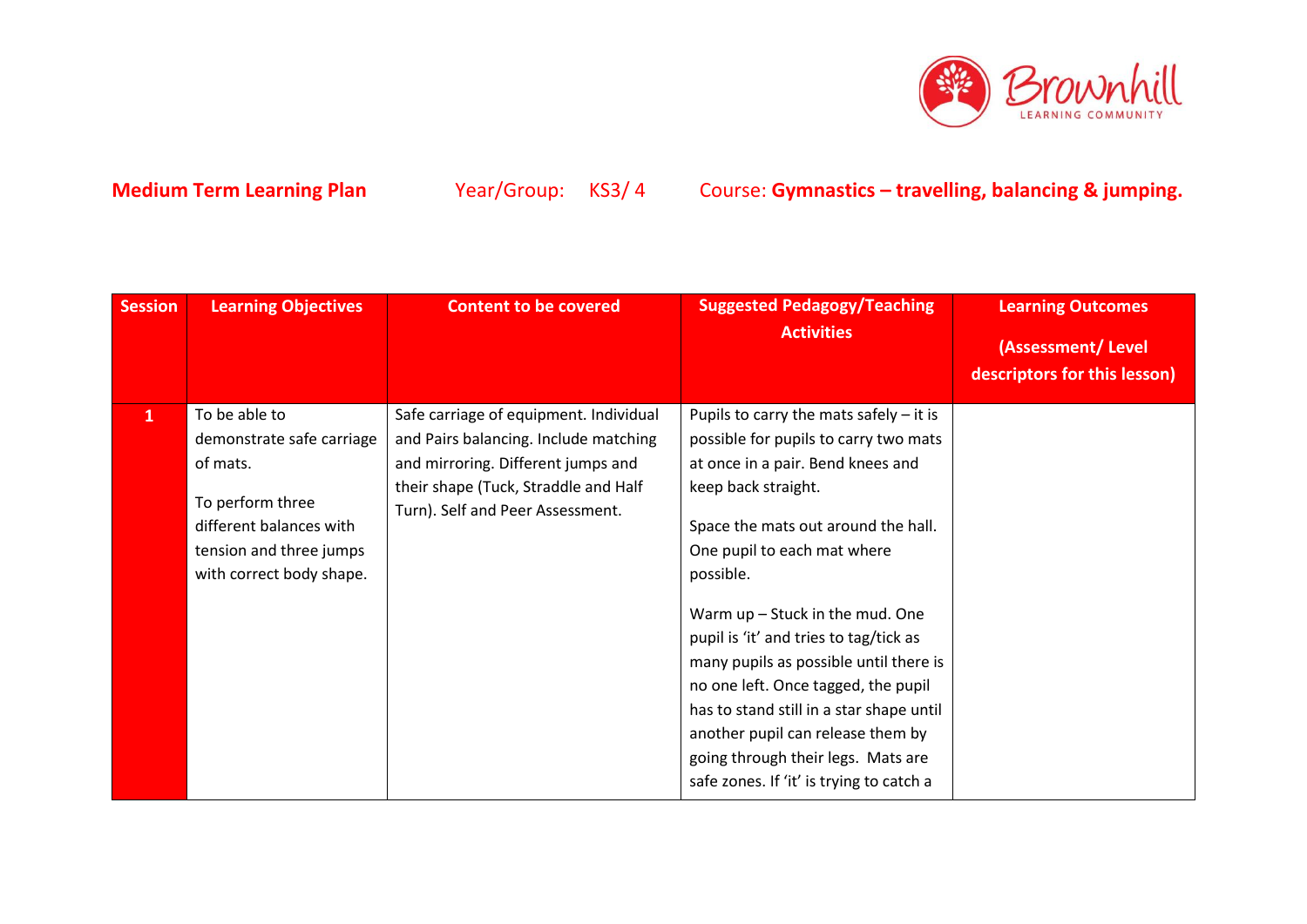

| pupil and they can get onto a mat      |                                  |
|----------------------------------------|----------------------------------|
| before being tagged, then they are     |                                  |
| safe. But, they can only stay on the   |                                  |
| mat for three seconds. Once all        | Peer assessment whilst working   |
| pupils are warm, stretches are to be   | in pairs to give constructive    |
| completed using the correct muscle     | advice.                          |
| names.                                 |                                  |
|                                        |                                  |
| Introduce simple weight bearing        |                                  |
| balances, teachers choice but,         | Arabesque - both legs should     |
| include arabesque. Pupils initially to | be straight with the toes on the |
| complete the balances on their own.    | lifted leg pointed. Lifted leg   |
| Move on to paired work with the        | must be at least parallel to the |
| pupils matching and mirroring each     | floor. Arms should be straight   |
| other. This then progresses to pupils  | with hands pointed.              |
| working on paired balances where       |                                  |
| they use each other's weight to        |                                  |
| balance. Give examples but ask the     |                                  |
| pupils to think of their own too.      |                                  |
|                                        |                                  |
| Jumps - During this part of the        |                                  |
| session, the pupils will be taught a   | Straddle - like a star shape is  |
| variety of jumps that will eventually  | minimum requirement. Legs        |
|                                        | must be straight, apart and toes |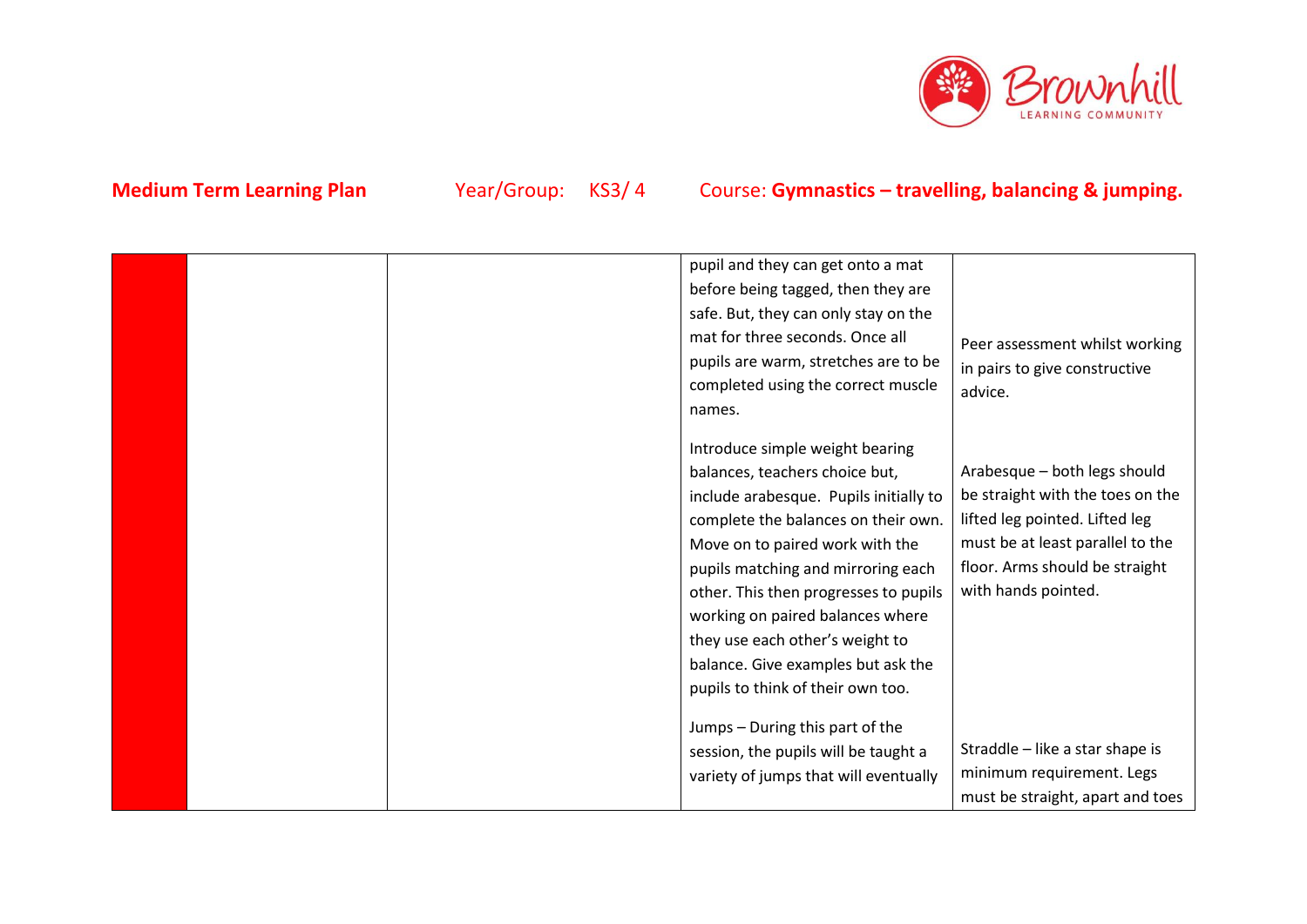

|                |                           |                                         | be transferred to the box. They        | pointed. If the pupil reaches for |
|----------------|---------------------------|-----------------------------------------|----------------------------------------|-----------------------------------|
|                |                           |                                         | need to be taught a minimum of         | their feet with their hands, even |
|                |                           |                                         | three with the straddle and tuck       | better.                           |
|                |                           |                                         | jumps required. Explain how to land    |                                   |
|                |                           |                                         | safely, feet shoulder width apart,     | Tuck - head must be head up       |
|                |                           |                                         | bend knees to cushion the landing.     | and facing forward. Knees must    |
|                |                           |                                         | Hold position to control balance.      | be brought up and as close to     |
|                |                           |                                         |                                        | the chest as possible. Arms are   |
|                |                           |                                         | Warm down and mats away -              | to hold the knees.                |
|                |                           |                                         | reiterate safe carrying.               |                                   |
| 2 <sup>2</sup> | To perform a forward roll | Forward Roll technique. Moving from a   | Warm up - concentrate on back,         |                                   |
|                | showing the correct       | balance into a forward roll. Moving out | wrists, and legs when stretching.      |                                   |
|                | technique.                | of the roll into a balance.             |                                        |                                   |
|                |                           |                                         | Recap the balances performed in        |                                   |
|                | To be able to choose a    |                                         | the previous session with the pupils   |                                   |
|                | balance to move in or out |                                         | saying what the key points of the      |                                   |
|                | of the roll.              |                                         | technique are.                         |                                   |
|                |                           |                                         |                                        |                                   |
|                |                           |                                         | Introduce the forward roll asking      |                                   |
|                |                           |                                         | the pupils how the teacher should      |                                   |
|                |                           |                                         | perform the roll. Key points: start in | Rolling in a straight line.       |
|                |                           |                                         | an upright standing position with      |                                   |
|                |                           |                                         | your hands stretched straight over     |                                   |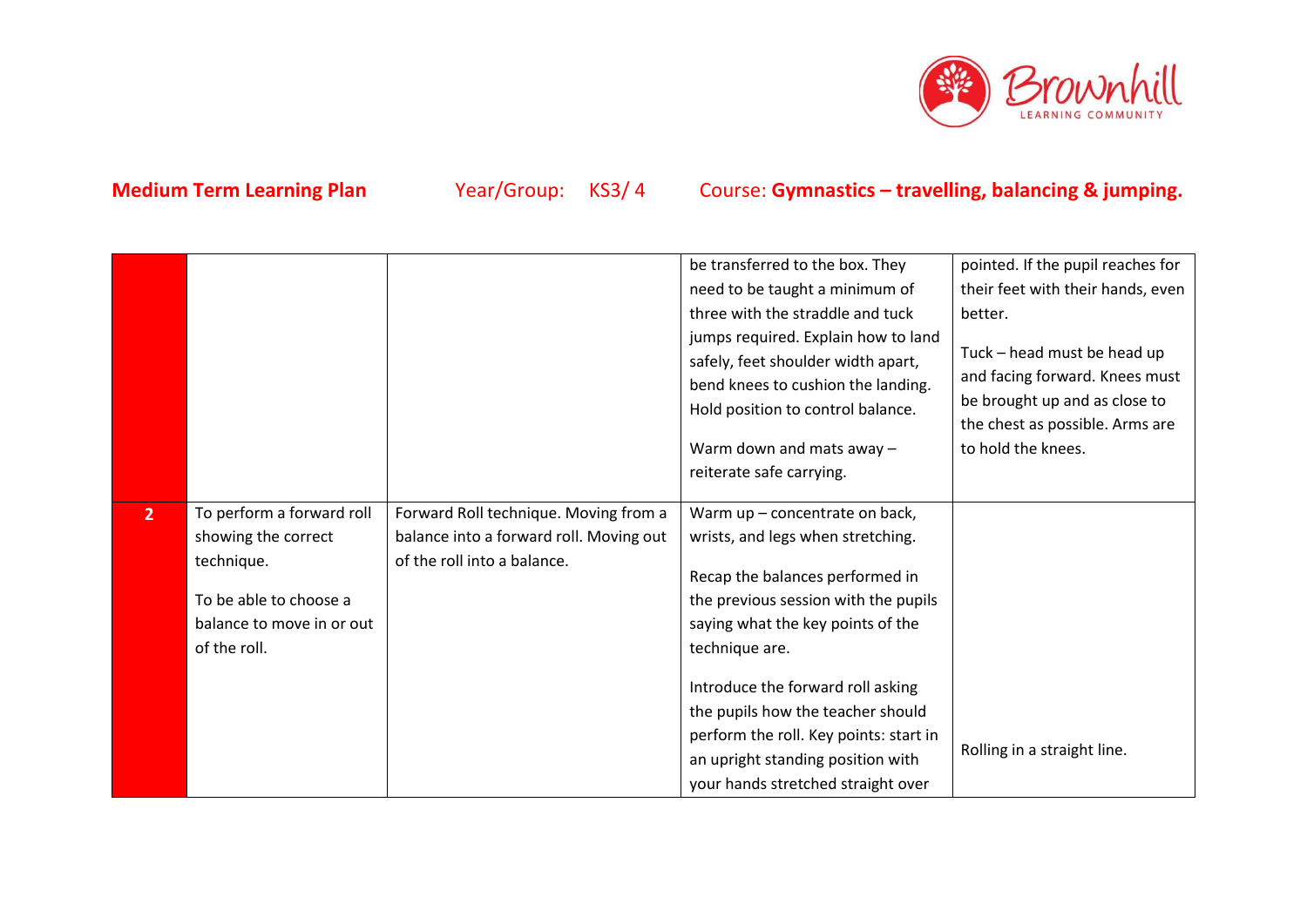

|  | your head. Pike your body forward     | Hands flat on the floor and not   |
|--|---------------------------------------|-----------------------------------|
|  | and bend your knees to move into a    | tucked under.                     |
|  | squatting position to start the roll. |                                   |
|  | Place your hands on the ground in     | Reaching to move out of the roll  |
|  | front of you with your elbows bent.   | and not pushing from the floor    |
|  | Your hands should be evenly spaced    | with their hands.                 |
|  | at shoulder width. Drop your head     | Strong start and finish position. |
|  | between your arms. Be sure to tuck    |                                   |
|  | in your chin. As you move into the    |                                   |
|  | roll, you don't want to place weight  |                                   |
|  | on your neck - it should move         |                                   |
|  | directly onto your upper back.        |                                   |
|  | Tucking in your chin will help ensure |                                   |
|  | that you don't put pressure on your   |                                   |
|  | neck. Push over onto your upper       |                                   |
|  | back, so that your body rolls         |                                   |
|  | forward and your hips are pushed      |                                   |
|  | over your head. Follow the curve of   |                                   |
|  | your spine as you roll. Keep your     |                                   |
|  | back curved and keep your hands in    |                                   |
|  | position. Throughout the roll, your   |                                   |
|  | legs should stay straight and your    |                                   |
|  | toes pointed. Bend your legs only at  |                                   |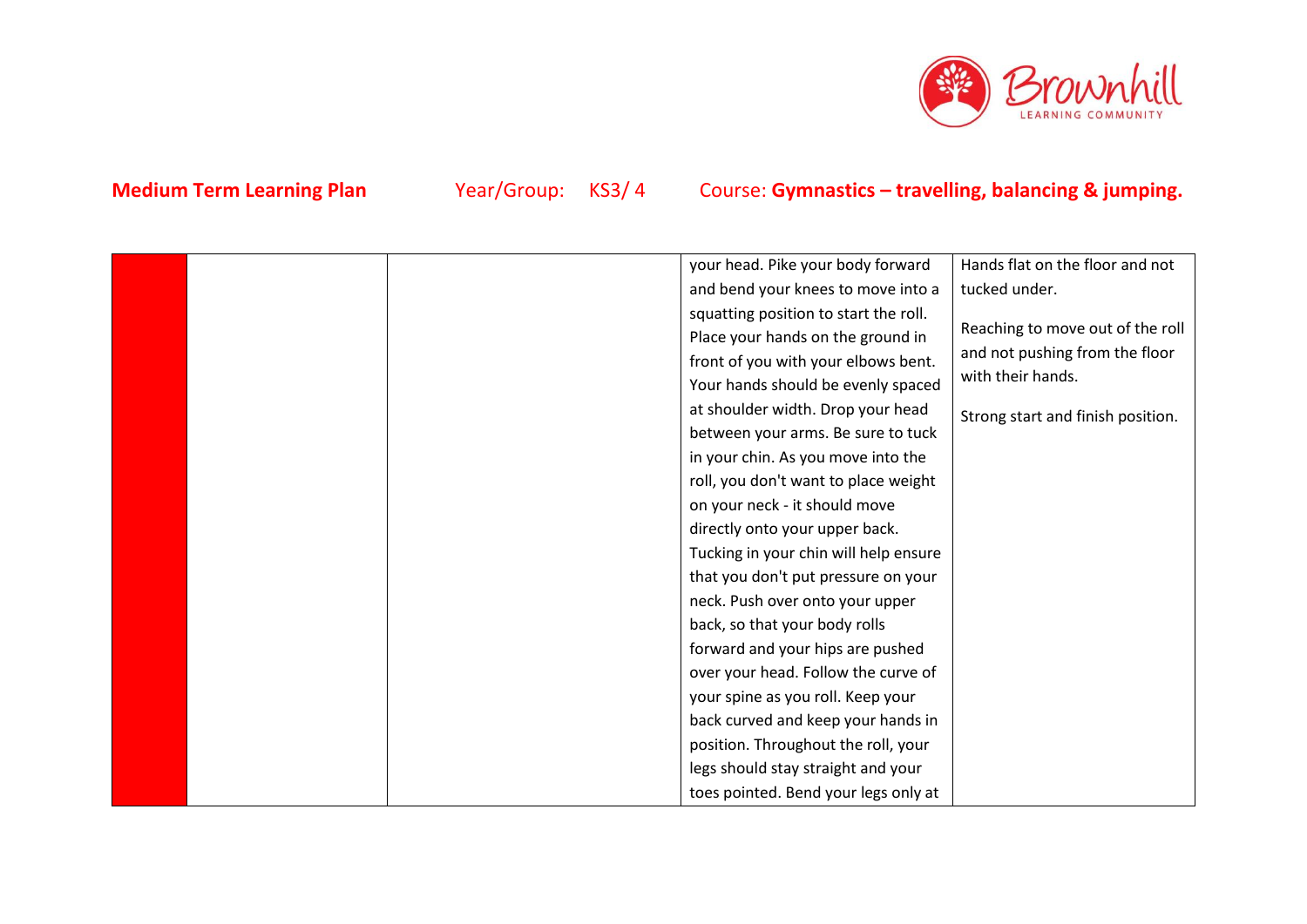

|  | the end of the roll, when it's time to |                 |
|--|----------------------------------------|-----------------|
|  |                                        |                 |
|  | stand up. Beginners might find it      |                 |
|  | easier to bend their legs. At the end  |                 |
|  | of the roll, place your feet flat on   |                 |
|  | the floor and move into a standing     |                 |
|  | position without putting your hands    |                 |
|  | on the ground. It helps to reach       |                 |
|  | forward with your hands. Straighten    |                 |
|  | your legs, then finish upright with    |                 |
|  | your hands over your head.             |                 |
|  |                                        |                 |
|  | Once completed, the pupils are to      |                 |
|  | work in pairs to help each other       | Peer Assessment |
|  | with peer assessment of the            |                 |
|  | forward roll being performed.          |                 |
|  |                                        |                 |
|  | When the pupils have all managed       |                 |
|  | to perform the roll using the correct  |                 |
|  | technique, ask them to try holding     |                 |
|  | an arabesque for five seconds and      |                 |
|  | then, from this, perform a forward     |                 |
|  | roll. Progression is for the pupils to |                 |
|  | perform a balance at the beginning     |                 |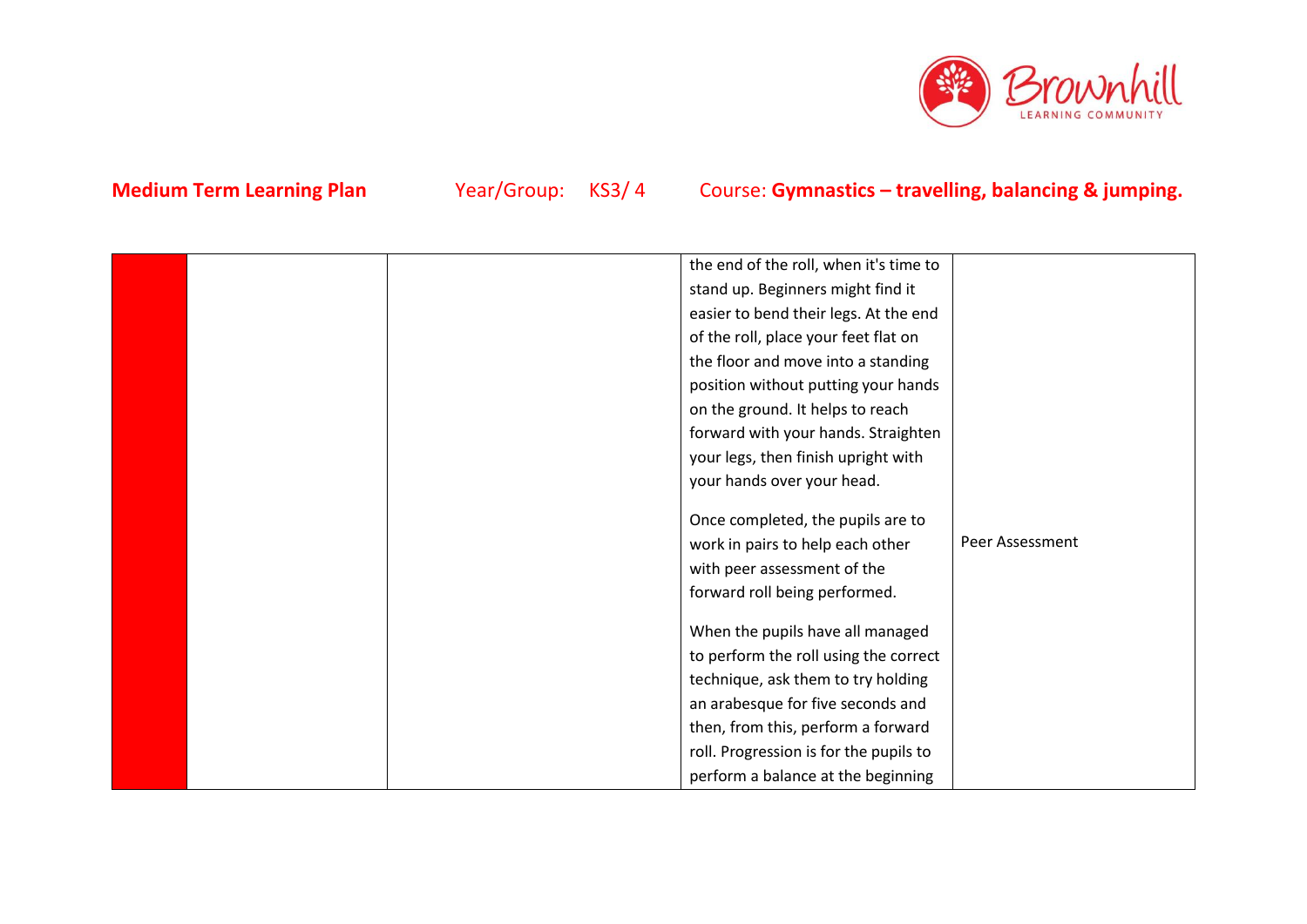

|                |                                                                                                                                        |                                                                                                                     | and end of the roll, with the end<br>balance being more difficult to<br>control due to the momentum of<br>the roll. Can the pairs perform the<br>balances together (matching<br>sequence)?<br>Warm down and safe carrying of<br>mats.                                                                                                                                                                                                                 |                                |
|----------------|----------------------------------------------------------------------------------------------------------------------------------------|---------------------------------------------------------------------------------------------------------------------|-------------------------------------------------------------------------------------------------------------------------------------------------------------------------------------------------------------------------------------------------------------------------------------------------------------------------------------------------------------------------------------------------------------------------------------------------------|--------------------------------|
| $\overline{3}$ | To perform a backward<br>roll showing the correct<br>technique.<br>To be able to choose a<br>balance to move in or out<br>of the roll. | Backwards Roll technique. Moving from<br>a balance into a backwards roll. Moving<br>out of the roll into a balance. | Warm up and stretches focusing on<br>back, arms, wrists and legs.<br>Introduce the backwards roll with<br>staff demonstrating and the pupils<br>talking them through it.<br>Key points: Start in a squat position.<br>Hold your hands close to the body<br>with the palms flat towards the<br>ceiling. They should be shoulder<br>height. Drop your butt down like<br>you are sitting. Roll back while lifting<br>your legs straight. That should put | Chin tucked towards the chest. |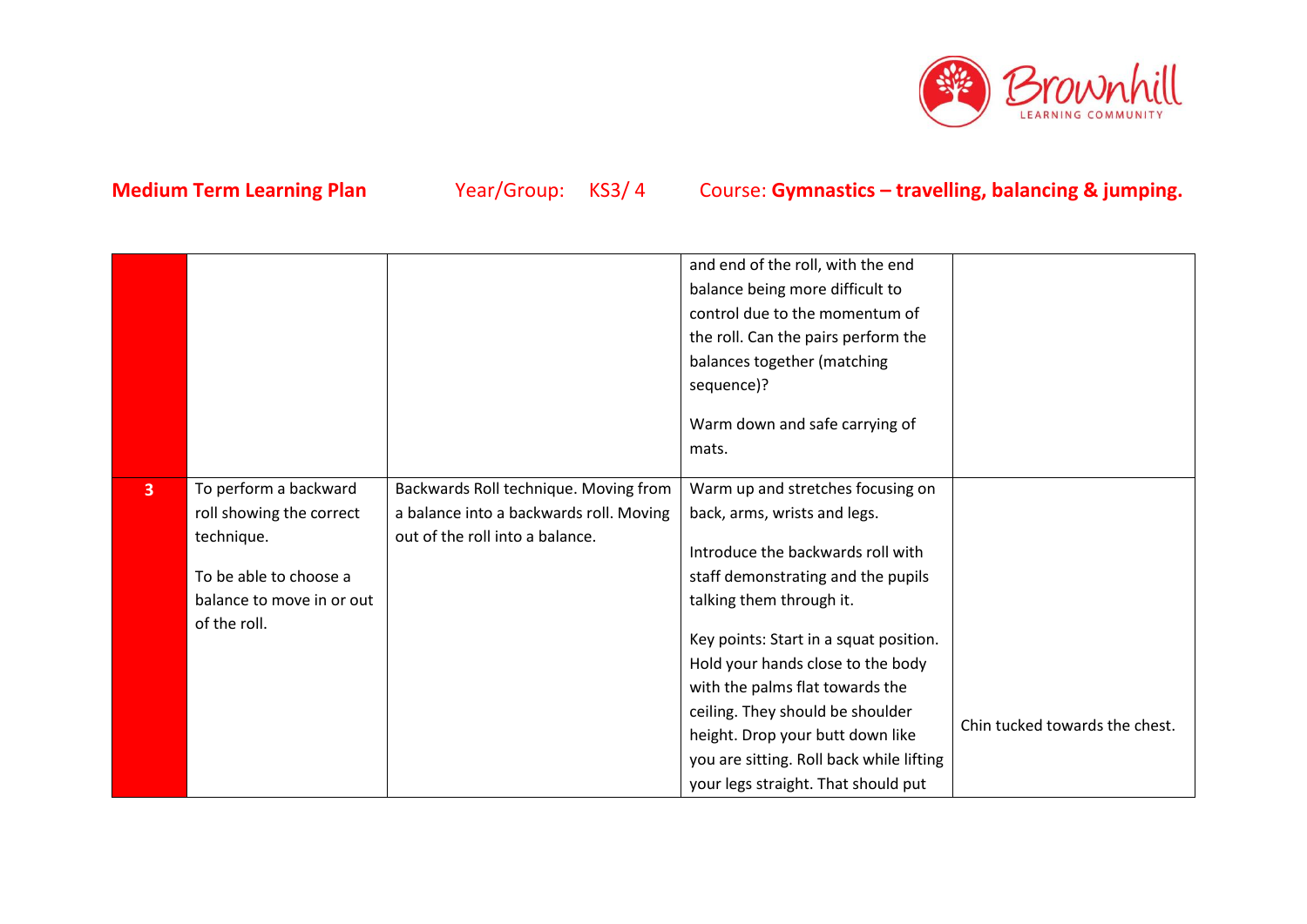

|  | the pressure on your hands and        | Palms at head height facing the   |
|--|---------------------------------------|-----------------------------------|
|  | your shoulders. You need enough       | ceiling.                          |
|  | abdominal strength to lift your legs  |                                   |
|  | and hips over your head. You also     | Rolling in a straight line        |
|  | need enough arm strength to push      | Legs straightening and kicked     |
|  | your body over and protect your       | over the head, with feet landing  |
|  | neck. Tuck the chin. Roll backwards   | on the mat and not the knees.     |
|  | and reach for the mat while keeping   |                                   |
|  | your hands close to your shoulders.   | Strong start and finish position. |
|  | Kick your toes over your head to roll |                                   |
|  | yourself. Land on your feet and push  |                                   |
|  | off the mat with your hands to        |                                   |
|  | come into a standing position. To     |                                   |
|  | gain momentum for the roll, move      |                                   |
|  | to starting in a standing position at |                                   |
|  | one end of the mat.                   |                                   |
|  |                                       |                                   |
|  | Move into pairs to help each other    |                                   |
|  | learn with positive constructive      | Peer Assessment to aid            |
|  | comments.                             | learning.                         |
|  | When the pupils have all managed      |                                   |
|  | to perform the roll using the correct |                                   |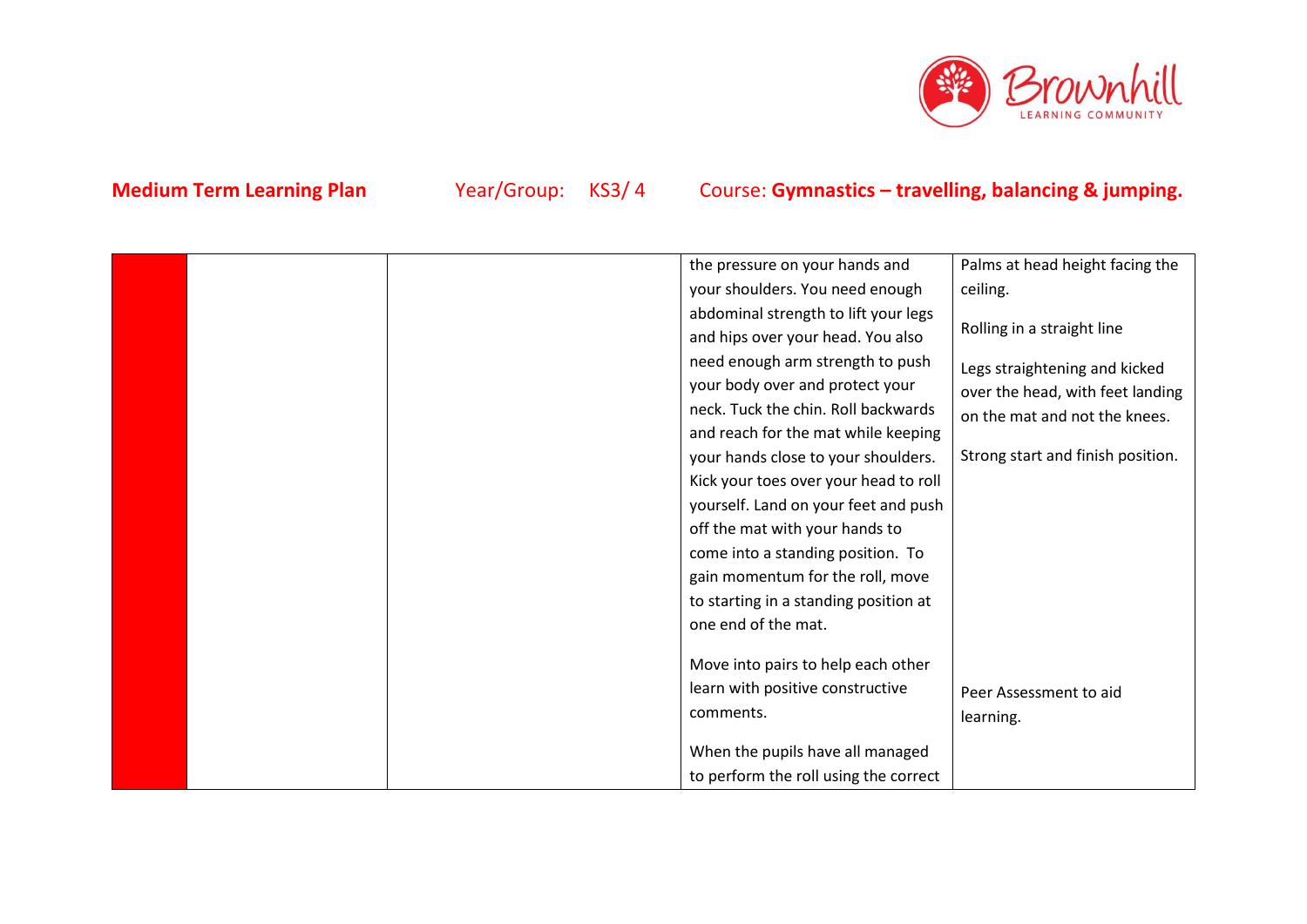

|   |                                                           |                                                                                                                                                                        | technique, ask them to try holding a<br>balance for five seconds and then,<br>from this, perform a forward roll.<br>Progression is for the pupils to<br>perform a balance at the beginning<br>and end of the roll, with the end<br>balance being more difficult to<br>control due to the backward<br>momentum of the roll. Can the pairs<br>perform the balances together<br>(matching sequence) or as a<br>mirroring sequence moving into a<br>paired balance at the end?<br>Warm down and safe carrying of<br>mats. | Correct body tension when<br>balancing. |
|---|-----------------------------------------------------------|------------------------------------------------------------------------------------------------------------------------------------------------------------------------|-----------------------------------------------------------------------------------------------------------------------------------------------------------------------------------------------------------------------------------------------------------------------------------------------------------------------------------------------------------------------------------------------------------------------------------------------------------------------------------------------------------------------|-----------------------------------------|
| 4 | Pupils to create and<br>perform a short floor<br>routine. | Sequences. The pupils are to show<br>three different balances and link them<br>using jumps and rolls. This can be<br>performed as a pair.<br>Peer and Self-Assessment. | Warm up and stretches<br>concentrating on back, legs, arms<br>and wrists.<br>Set the pupils the task of developing<br>and designing their own<br>sequence/floor routine. Explain that                                                                                                                                                                                                                                                                                                                                 |                                         |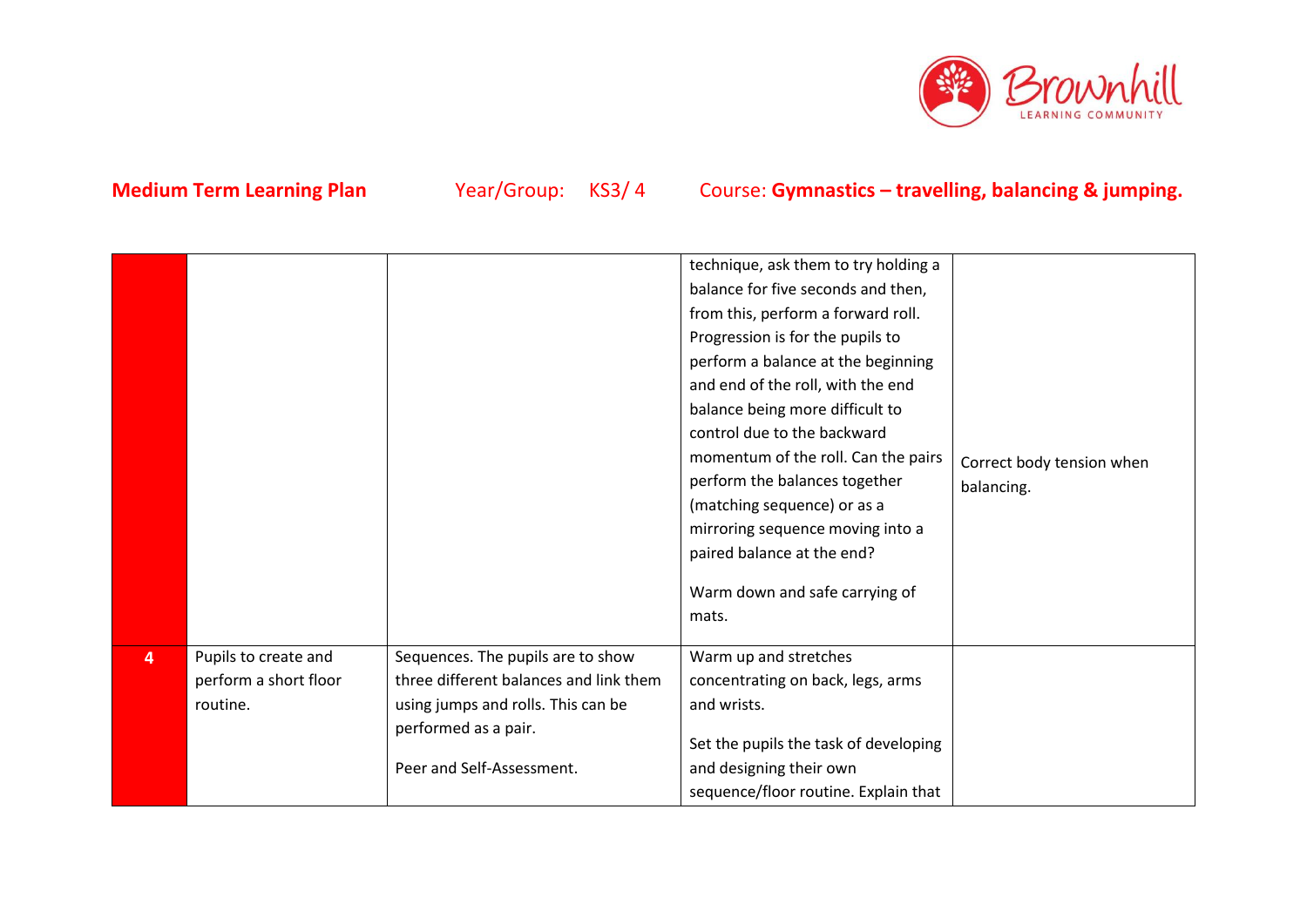

|  | they must include a forward and       |                              |
|--|---------------------------------------|------------------------------|
|  | backward roll, at least three         |                              |
|  | balances and three jumps to link the  |                              |
|  | rolls. They will be working in a pair |                              |
|  | and the routine can involve           |                              |
|  | matching, mirroring and a paired      | Complexity of the routine.   |
|  | weight bearing balance. Marks will    |                              |
|  | be given for moving from one skill to | Linking movements.           |
|  | the next without walking.             |                              |
|  |                                       | Correct technique of skills. |
|  | Give the pupils at least 20 minutes   |                              |
|  | to design, develop and practice their |                              |
|  | routine.                              |                              |
|  |                                       |                              |
|  | Assessment - with the pupils          | Self and Peer Assessment.    |
|  | volunteering to show their routine,   |                              |
|  | get the mats into a large square      |                              |
|  | area and the remaining pupils         |                              |
|  | around the edges. Pairs are to begin  |                              |
|  | and end their routine with a strong   |                              |
|  | standing position with their arms     |                              |
|  | above their heads. Encourage          |                              |
|  | clapping from the rest of the pupils. |                              |
|  |                                       |                              |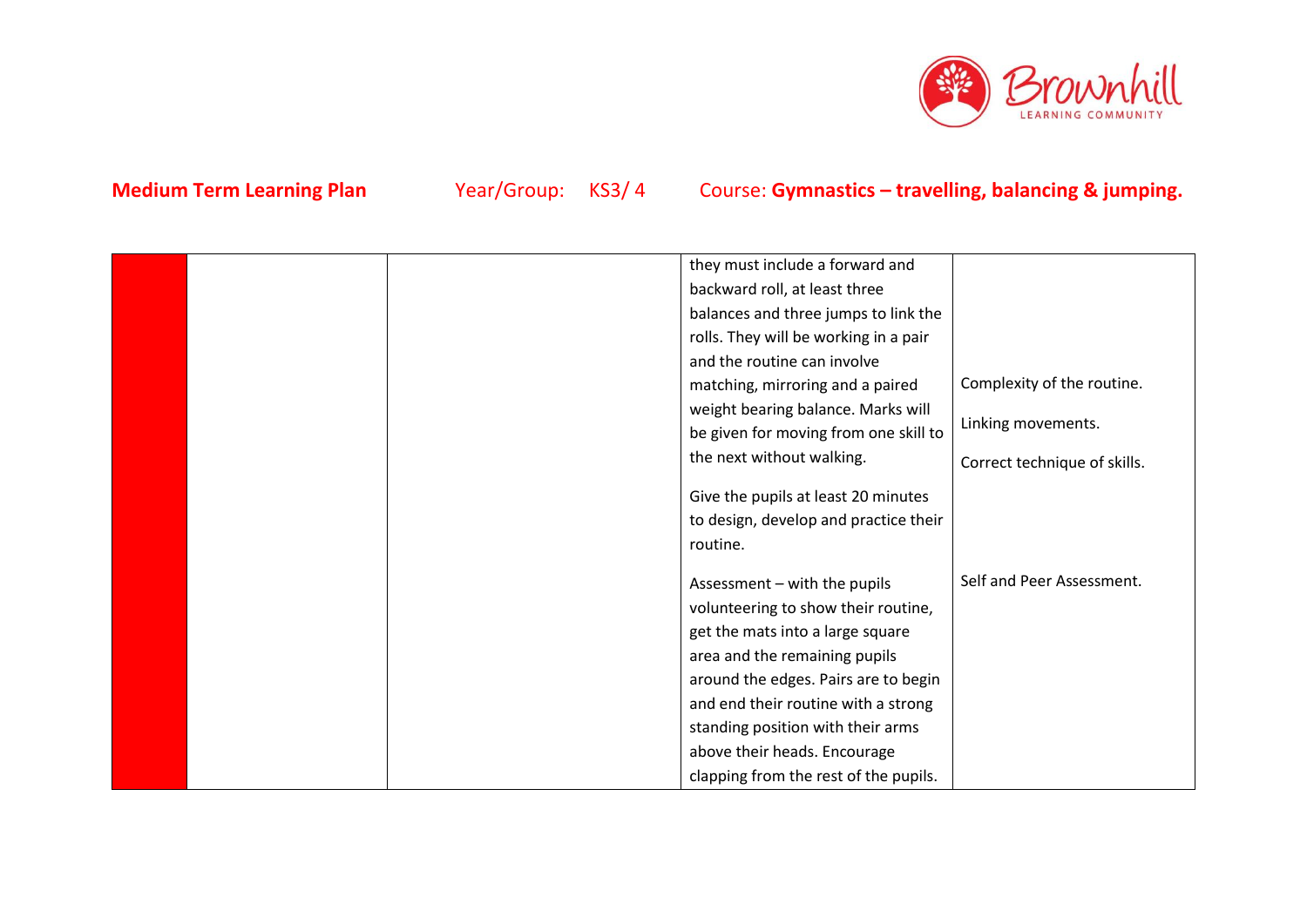

|                |                            |                                         | After the routine discuss with the     |  |
|----------------|----------------------------|-----------------------------------------|----------------------------------------|--|
|                |                            |                                         | pupils how they think they did, any    |  |
|                |                            |                                         | improvements they could have           |  |
|                |                            |                                         | made and most importantly, how         |  |
|                |                            |                                         | well they have done.                   |  |
|                |                            |                                         |                                        |  |
| 5 <sub>1</sub> | To be able to              | Correct carriage of larger equipment in | Warm up to involve take off on one     |  |
|                | demonstrate personal       | pairs. Linking crashmats together and   | foot and landing on two. Stretches     |  |
|                | safety whilst carrying     | positioning of floor mats for personal  | to focus on legs, ankles with some     |  |
|                | apparatus.                 | safety.                                 | stretching for the rest of the body to |  |
|                |                            |                                         | mobilise joints.                       |  |
|                | To demonstrate correct     | Using the springboard including take-   |                                        |  |
|                | use of the springboard.    | off and landing.                        | Reiterate safe carriage of             |  |
|                |                            |                                         | equipment - bend knees, keep back      |  |
|                | To be able to transfer     | Jumping off the box and safe landing    | straight and use leg muscles to lift.  |  |
|                | their knowledge of jumps   | including rolling when over rotating.   | Get out the large apparatus keeping    |  |
|                | from floor routines to the |                                         | the box to one side of the room        |  |
|                | box.                       |                                         | until later. Make sure the crash       |  |
|                |                            |                                         | mats are link together at the ends.    |  |
|                |                            |                                         | Place the floor mats around the        |  |
|                |                            |                                         | outside of the crash mats. Two         |  |
|                |                            |                                         | pupils to carry each piece of          |  |
|                |                            |                                         | equipment. Put the springboard in a    |  |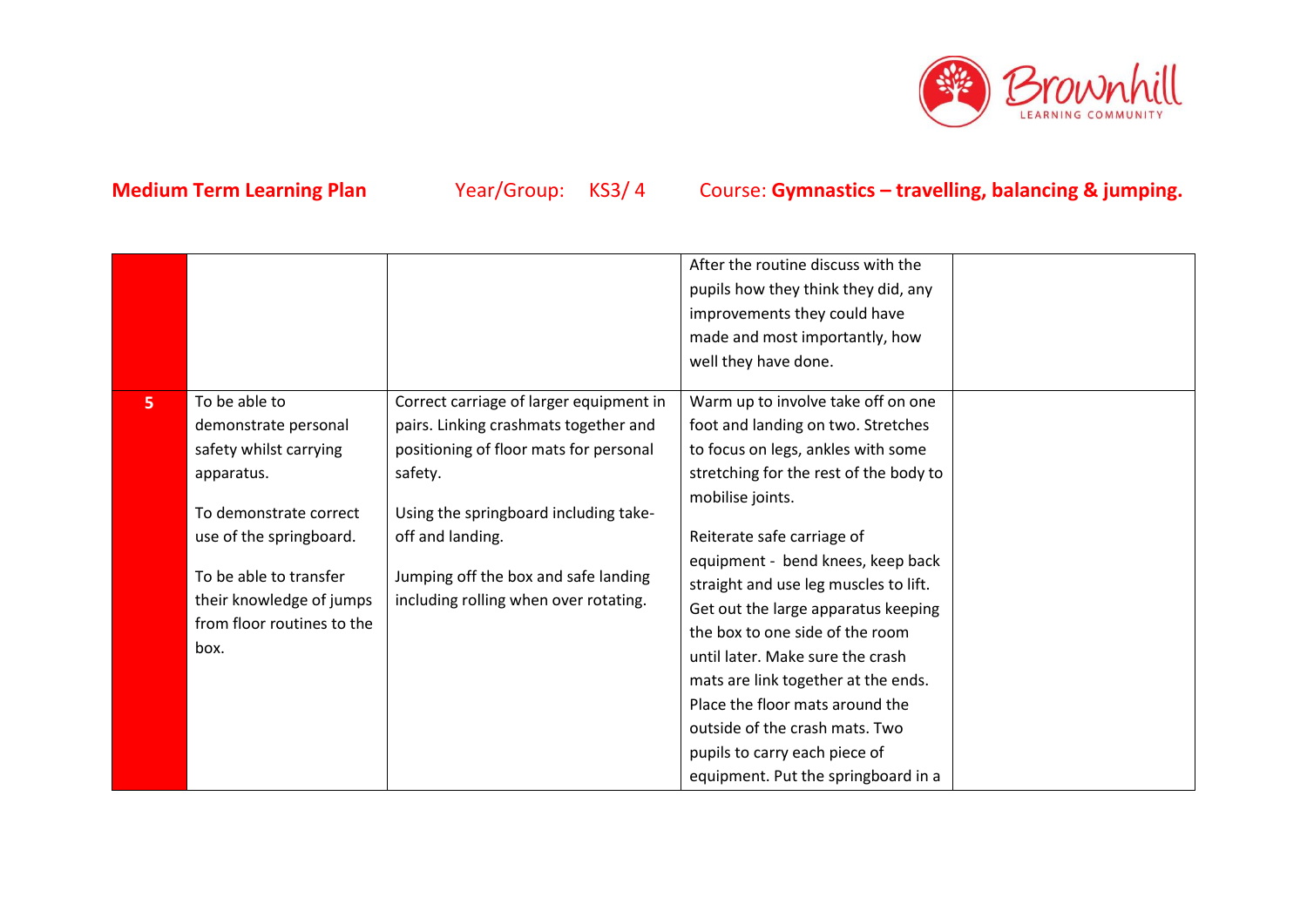

| Correct use of the springboard - |
|----------------------------------|
| take off from one foot and land  |
|                                  |
|                                  |
|                                  |
|                                  |
|                                  |
|                                  |
|                                  |
| Not using the box to gain height |
| but actually jumping over it.    |
|                                  |
|                                  |
|                                  |
|                                  |
|                                  |
|                                  |
|                                  |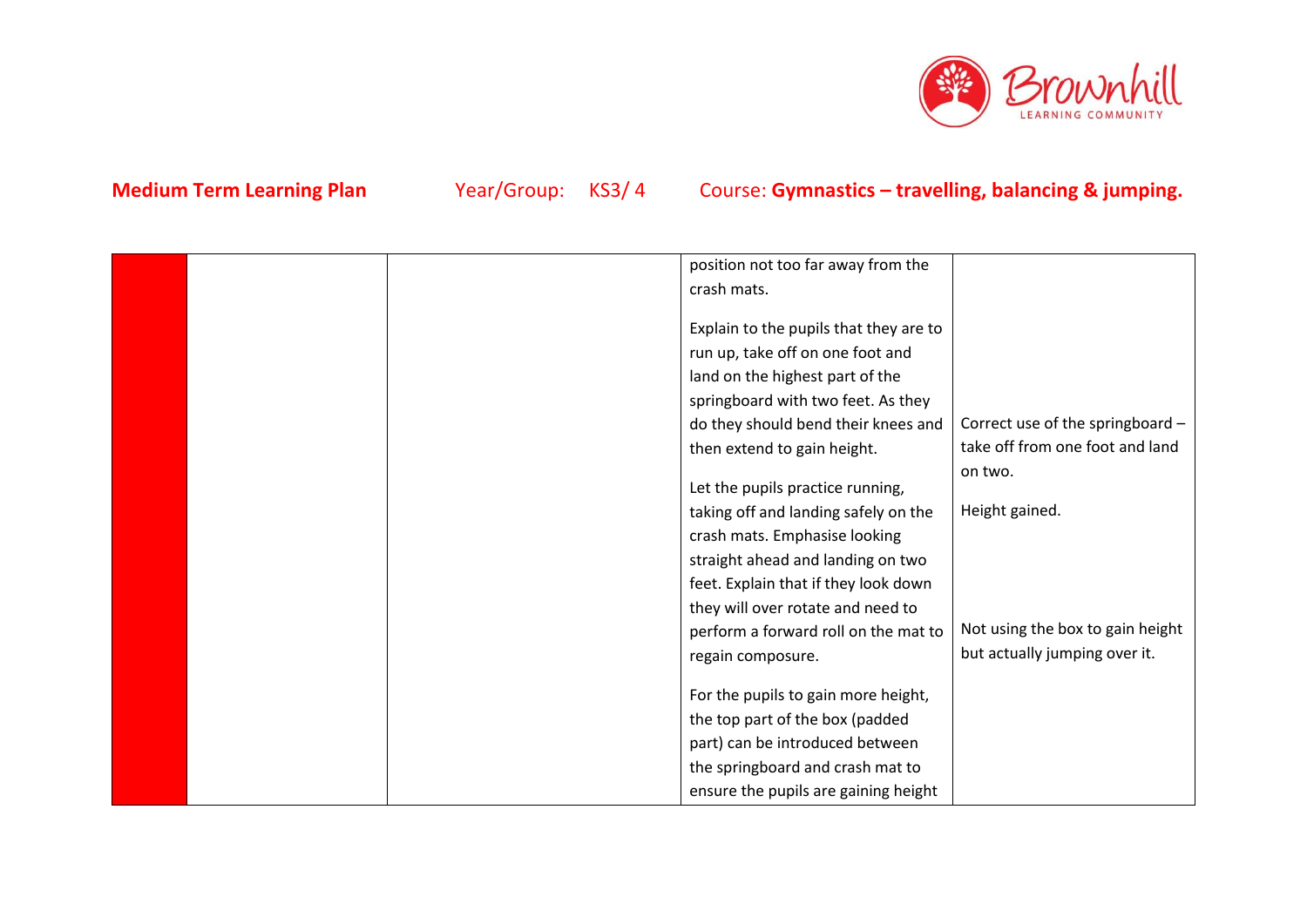

|  | by jumping over it. This might         |                                  |
|--|----------------------------------------|----------------------------------|
|  |                                        |                                  |
|  | intimidate some pupils, with the       |                                  |
|  | weaker ones actually using the box     |                                  |
|  | to step on. Try not to encourage       |                                  |
|  | this. Staff to stand by the box to     |                                  |
|  | support where necessary.               |                                  |
|  | Introduce the full box, lengthways     |                                  |
|  | between the springboard and crash      |                                  |
|  | mats.                                  | Using the springboard to gain    |
|  |                                        | height in order to land safely   |
|  | Aim for the pupils to run, take off    | with two feet on top of the box. |
|  | and land with two feet on top of the   | Initially allow use of hands.    |
|  | box. Some pupils may have to use       |                                  |
|  | their hands on top of the box to       |                                  |
|  | push up, in order to get their feet    |                                  |
|  | on.                                    |                                  |
|  | Explain to the pupils that they are to |                                  |
|  | move along the top of the box and      |                                  |
|  |                                        |                                  |
|  | use one of the jumps that they have    |                                  |
|  | used in previous sessions to leave     |                                  |
|  | the box and land safely on the crash   |                                  |
|  | mat. Reiterate looking up and not      |                                  |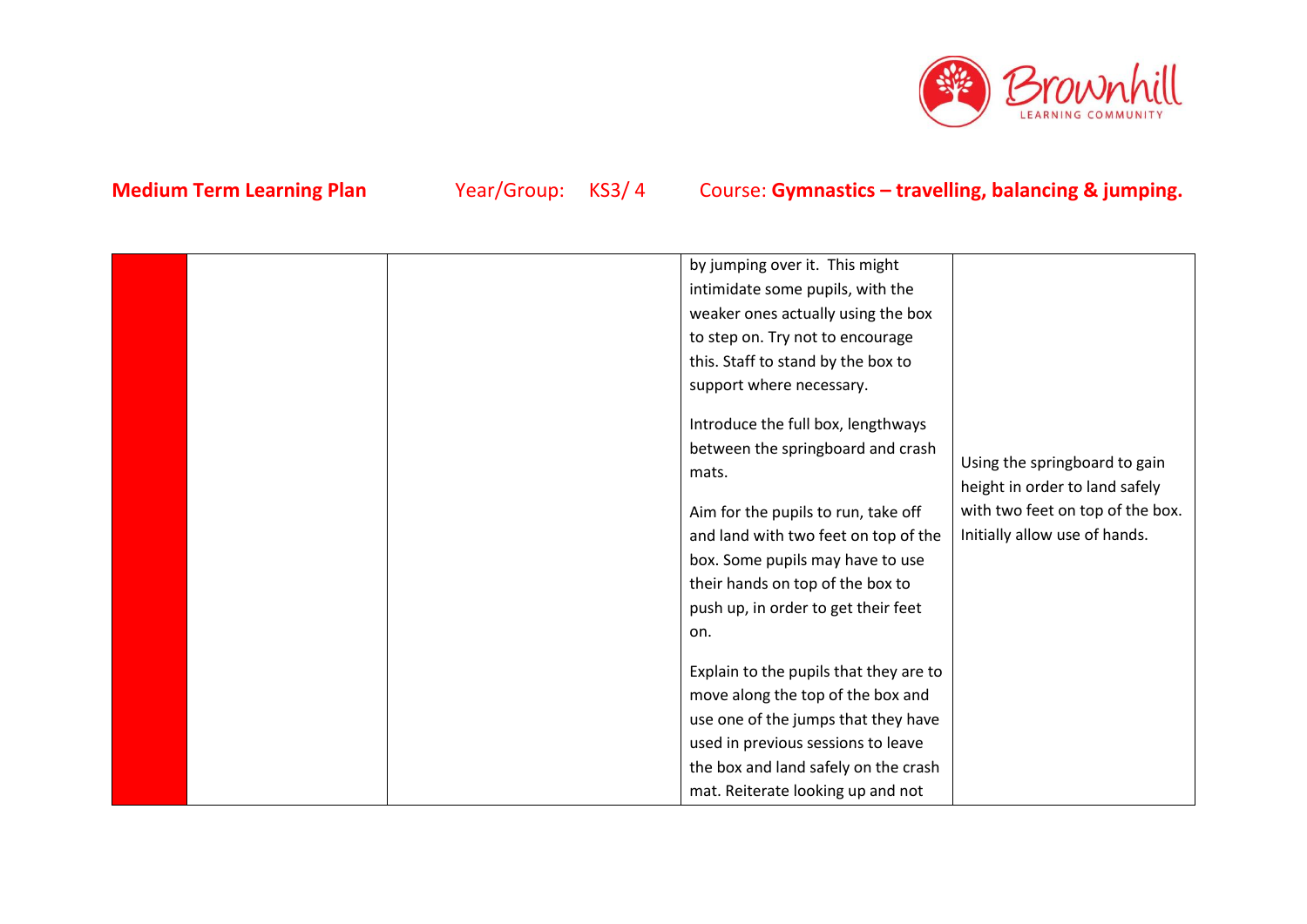

|   |                                                                                                                    |                                                                                                                                                                                                                                        | down and that, if they do over<br>rotate they are to perform a<br>forward roll to regain composure.<br>Each turn the pupils are to use a<br>different jump to leave the box.<br>Warm down and safe carriage of<br>equipment when putting away.<br>Minimum of two people to carry the<br>springboard. | Variety of jumps performed.<br>Body shape and tension during<br>the jump.<br>Head position - looking up.<br>Safe landing and use of forward<br>roll if necessary. |
|---|--------------------------------------------------------------------------------------------------------------------|----------------------------------------------------------------------------------------------------------------------------------------------------------------------------------------------------------------------------------------|------------------------------------------------------------------------------------------------------------------------------------------------------------------------------------------------------------------------------------------------------------------------------------------------------|-------------------------------------------------------------------------------------------------------------------------------------------------------------------|
| 6 | To be able to perform a<br>forward roll on top of the<br>box with run up and<br>correct use of the<br>springboard. | Recap forward roll on the floor.<br>Introduce how to roll on the box from<br>standing with support. Moving to<br>including run up and rolling straight<br>from the springboard with support.<br>Reiterate what to do if over rotating. | Warm up and stretches<br>concentrating on back, legs, arms<br>and wrists.<br>Floor mats out and spread around<br>the hall. Ask the pupils the key<br>points related to the technique of<br>the forward roll.<br>Practice the forward roll in pairs on<br>their mats.                                 |                                                                                                                                                                   |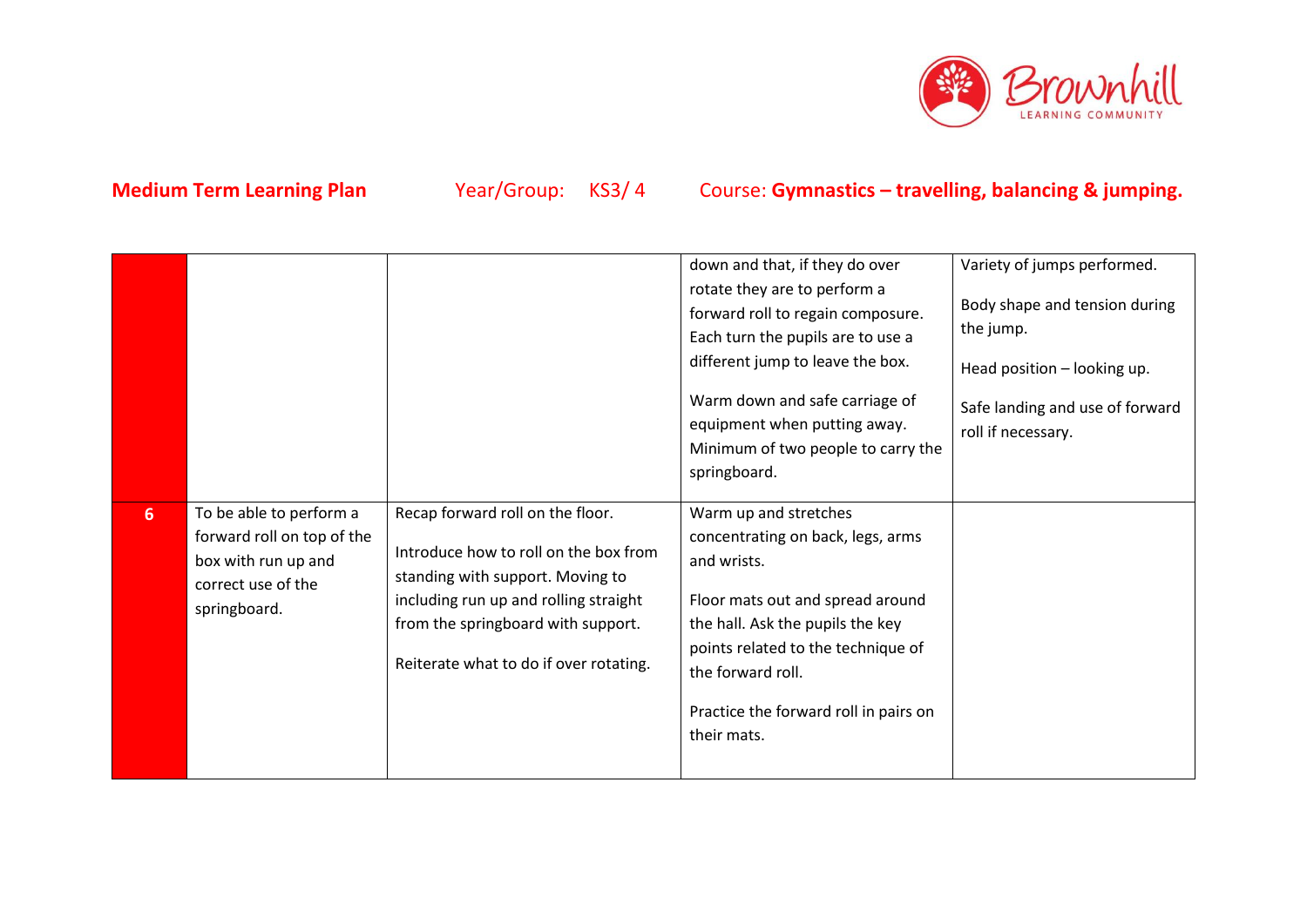

|  | perform a jump off the end.             |                              |
|--|-----------------------------------------|------------------------------|
|  | Skill - explain to the pupils that they |                              |
|  |                                         |                              |
|  | are going to run up one at a time,      | Good height to get onto the  |
|  | take off and land with two feet on      |                              |
|  |                                         | box.                         |
|  | top of the box. Then stop.              |                              |
|  |                                         | Firm grip on the edge of the |
|  | Once on the box they are going to       |                              |
|  | lean forwards and hold the edges of     | padded section.              |
|  |                                         |                              |
|  | the padded section, keeping hold        | Tucked head position.        |
|  | until they are on their back. Tuck      |                              |
|  |                                         |                              |
|  | their head to their chest and, as       |                              |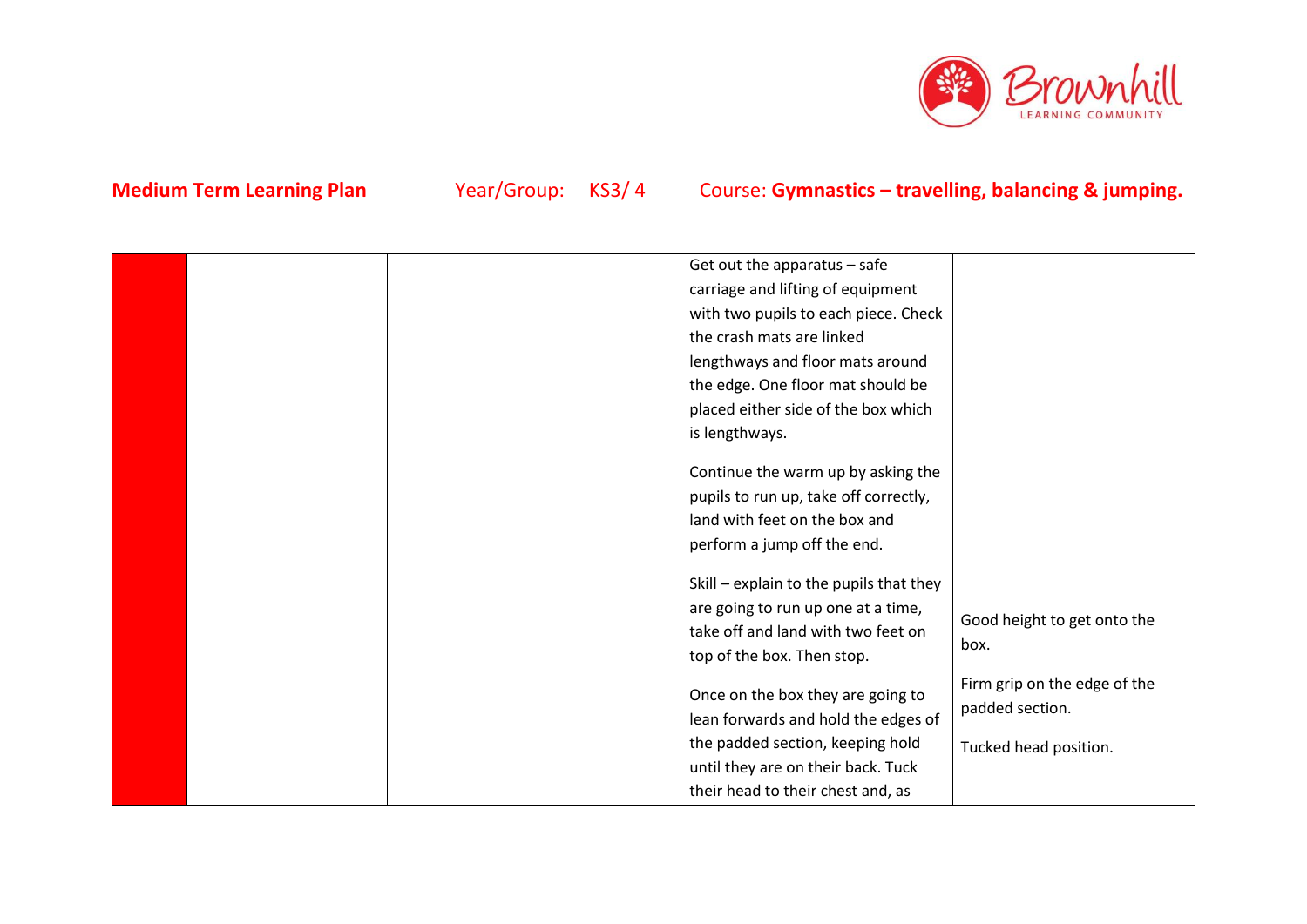

|  | they do, bend their knees and push    | Curved back. Straight legs when |
|--|---------------------------------------|---------------------------------|
|  | to perform the forward roll on top    | rolling.                        |
|  | of the box. As they roll over their   |                                 |
|  | bottom will finish at the end of the  | Save landing on the crash mat.  |
|  | box and their legs over the end.      | Good, strong start and finish   |
|  | They will then leave the box and      | position.                       |
|  | land safely on the crash mat.         |                                 |
|  |                                       |                                 |
|  | Support – stand to the side of the    |                                 |
|  | box and, with the hand nearest to     |                                 |
|  | the crash mats, grab their wrist as   |                                 |
|  | they perform the roll only letting go |                                 |
|  | when they are safely on the crash     |                                 |
|  | mats.                                 |                                 |
|  |                                       |                                 |
|  | Let the pupils practice several times |                                 |
|  | to gain confidence of being upside    |                                 |
|  | down on the box and high up. This     |                                 |
|  | can be daunting for some pupils.      |                                 |
|  |                                       |                                 |
|  | Progression - from the run up,        |                                 |
|  | pupils reach for the box with their   | Good run up and height gained   |
|  | hands and go straight into the        | from the springboard.           |
|  | forward roll, without standing on     |                                 |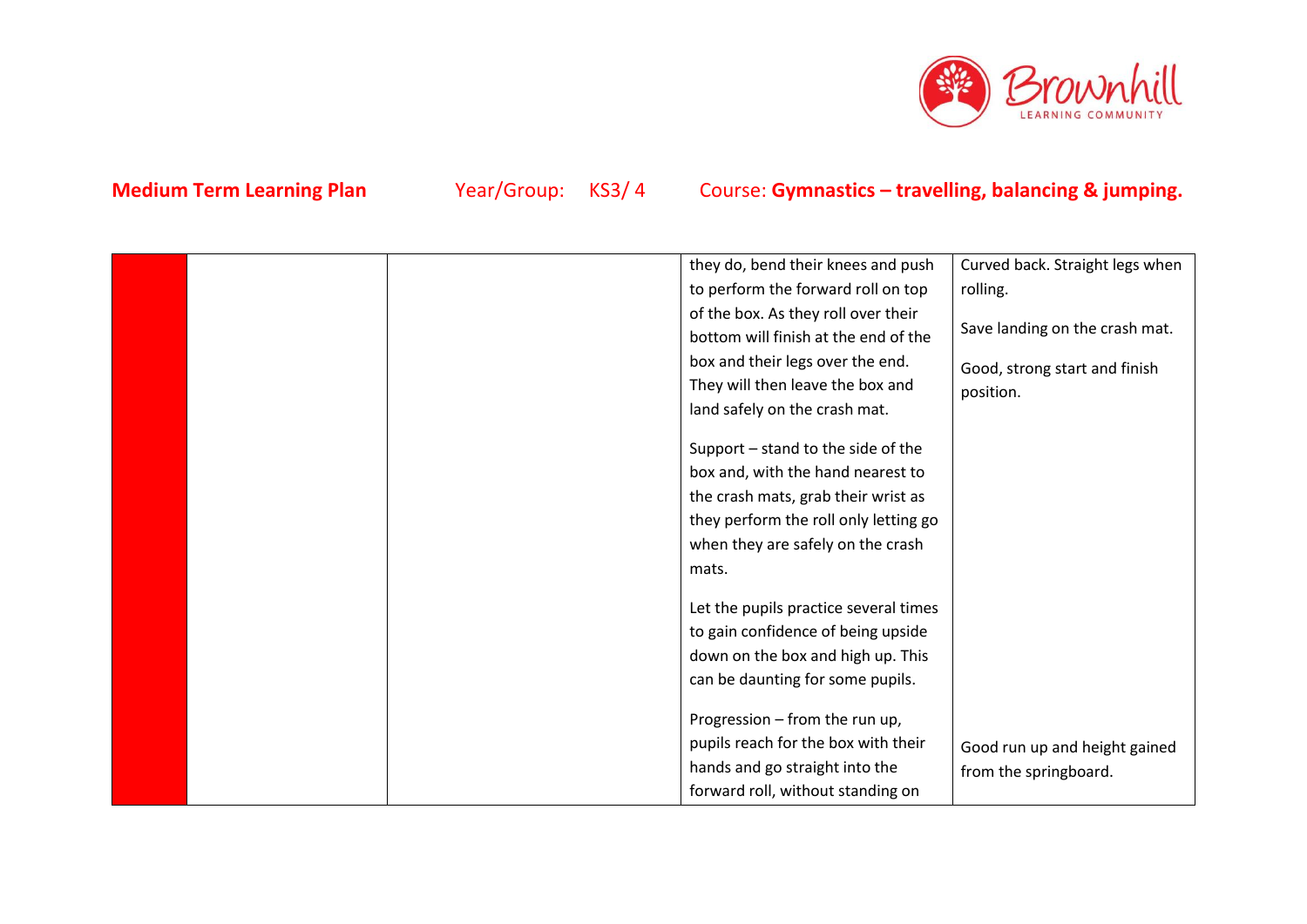

|                |                        |                                         | the box. Once one competent pupil                                                                                                                                                         | Confident, fluid movement into                                                                    |
|----------------|------------------------|-----------------------------------------|-------------------------------------------------------------------------------------------------------------------------------------------------------------------------------------------|---------------------------------------------------------------------------------------------------|
|                |                        |                                         | has performed this, the others will                                                                                                                                                       | the roll.                                                                                         |
|                |                        |                                         | be encouraged to have a go.                                                                                                                                                               | Straight roll on the box.                                                                         |
|                |                        |                                         | Support - as previously getting hold<br>of their wrist as they hold the box.<br>Let the pupils practice several times.<br>Warm down and equipment away,<br>encouraging two pupils to each | Leaving the box safely and<br>landing on two feet.<br>Strong starting and finishing<br>positions. |
|                |                        |                                         | piece and showing safe carriage.                                                                                                                                                          |                                                                                                   |
|                |                        |                                         |                                                                                                                                                                                           |                                                                                                   |
| $\overline{7}$ | To demonstrate correct | Recap tuck jump both from standing      | Warm up and stretches focusing on                                                                                                                                                         |                                                                                                   |
|                | technique of a Through | and off the box. Reiterate head         | arms, wrists, legs and back.                                                                                                                                                              |                                                                                                   |
|                | Vault.                 | position.                               | Apparatus set out as in previous                                                                                                                                                          |                                                                                                   |
|                |                        | Introduce Through Vault and recap       | session. Check for correct link of                                                                                                                                                        |                                                                                                   |
|                |                        | landing and over rotating. Position and | crash mats and positioning of floor                                                                                                                                                       |                                                                                                   |
|                |                        | movement of staff when supporting.      | mats. Begin with the box                                                                                                                                                                  |                                                                                                   |
|                |                        |                                         | lengthways.                                                                                                                                                                               |                                                                                                   |
|                |                        |                                         | Pupils to continue the warm up by                                                                                                                                                         |                                                                                                   |
|                |                        |                                         | firstly, run up, take off, land on two                                                                                                                                                    |                                                                                                   |
|                |                        |                                         | feet and perform a variety of jumps                                                                                                                                                       |                                                                                                   |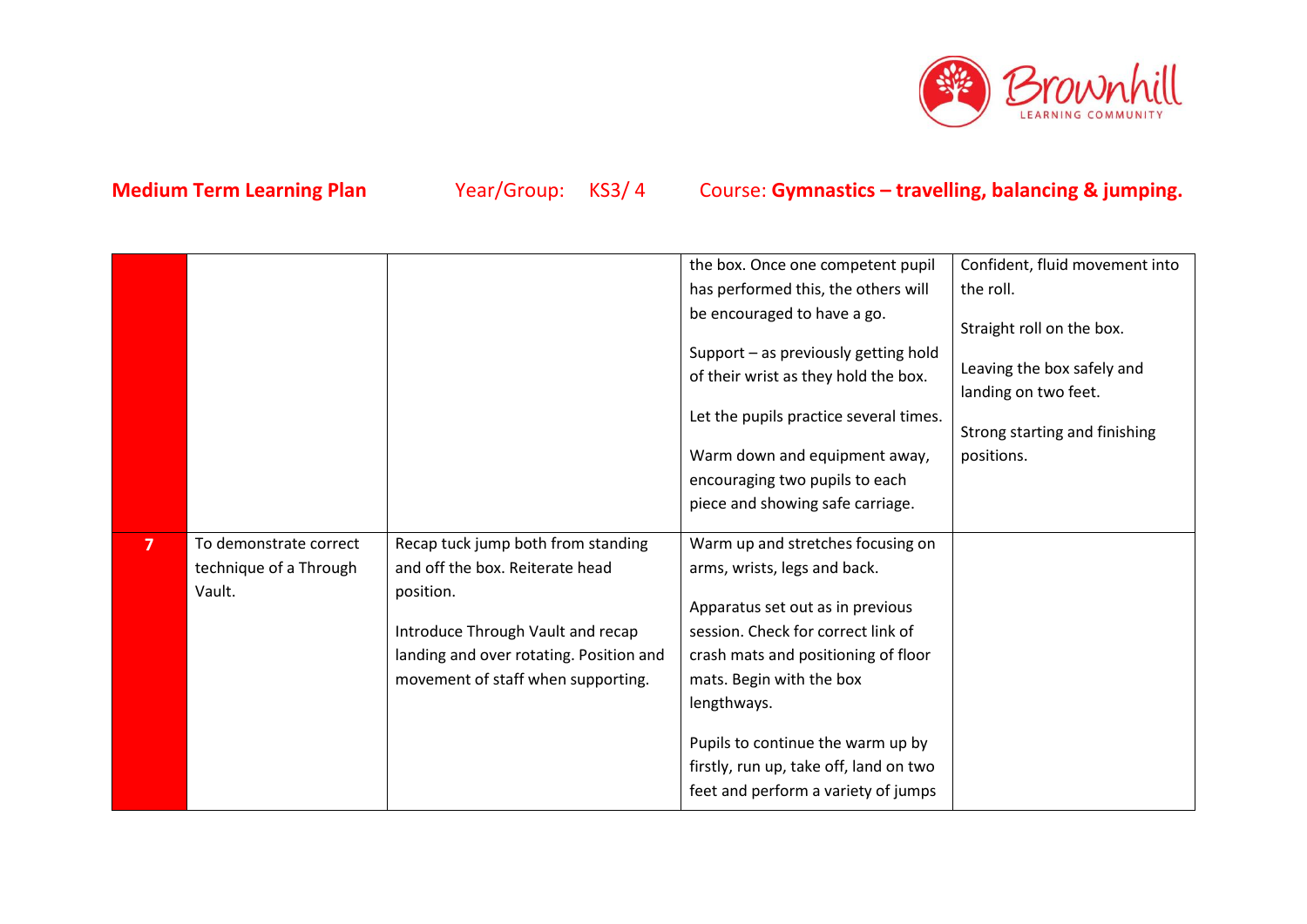

|  | off the end of the box. Secondly,      |  |
|--|----------------------------------------|--|
|  | move on to the forward roll on the     |  |
|  | box. Once they have sufficiently       |  |
|  | warmed up, explain that they are       |  |
|  | going to be performing a through       |  |
|  | vault over the box and what it         |  |
|  | should look like.                      |  |
|  |                                        |  |
|  | Ask the pupils to pretend to be a      |  |
|  | frog or rabbit on the floor. They      |  |
|  | should reach forwards with their       |  |
|  | hands placing them on the floor a      |  |
|  | little way in front of them and then,  |  |
|  | jump their legs towards and in         |  |
|  | between their arms.                    |  |
|  |                                        |  |
|  | Once this has been completed, turn     |  |
|  | the box side on to the mats and        |  |
|  | reposition the springboard.            |  |
|  | Tell the pupils that they are going to |  |
|  | run up, take off correctly, reach for  |  |
|  |                                        |  |
|  | the box with their arms and land in    |  |
|  | a tucked position, aiming to land on   |  |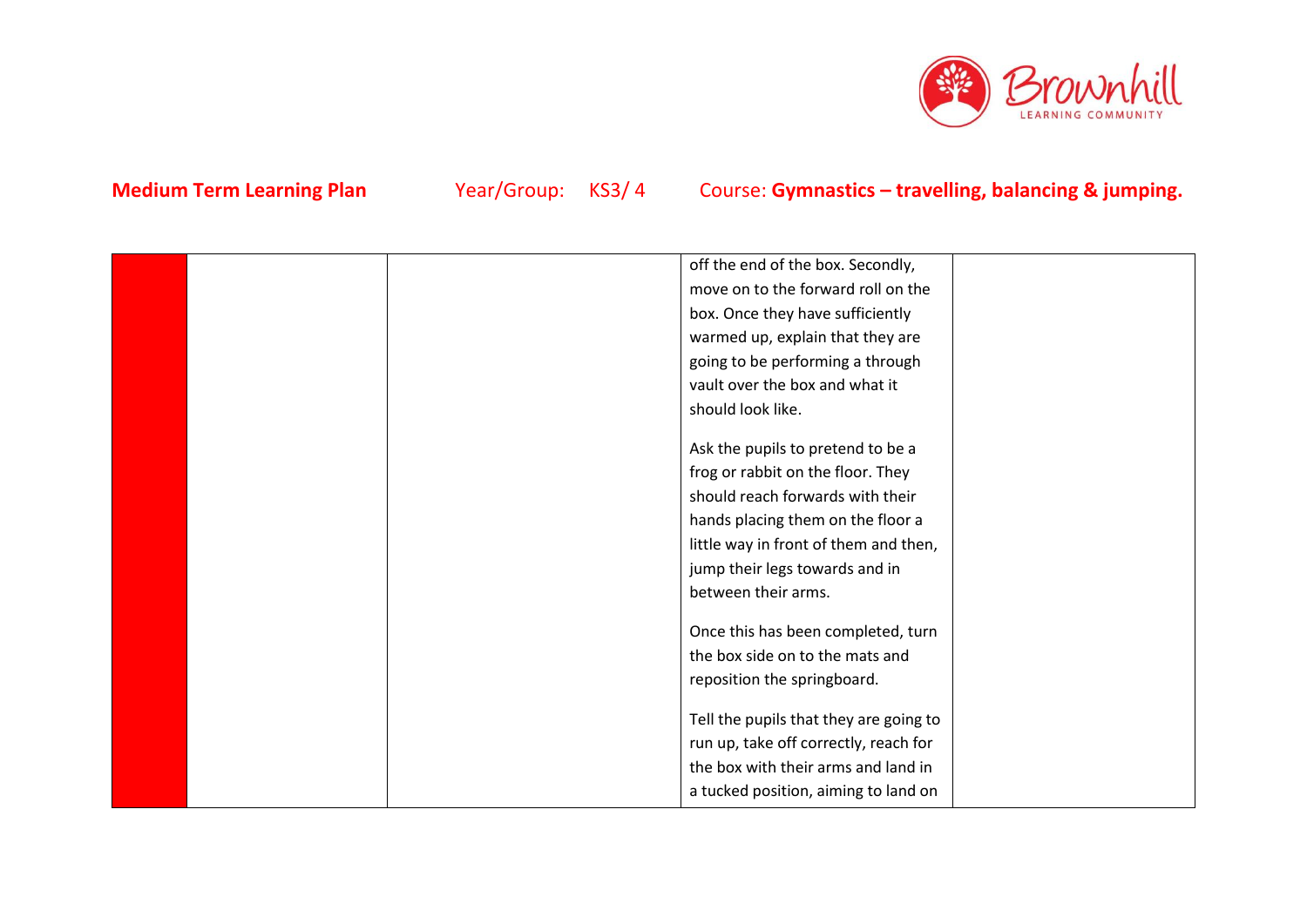

|  | their feet with their hands still on   |                                   |
|--|----------------------------------------|-----------------------------------|
|  | the box. They must keep their head     |                                   |
|  | up or they will over rotate.           |                                   |
|  |                                        |                                   |
|  | Support - stand to the side of the     |                                   |
|  | box and, with the hand nearest to      |                                   |
|  | the crash mat, get hold of the         |                                   |
|  | pupil's lower arm. If they catch their |                                   |
|  | feet you will be able to stop them     |                                   |
|  | from falling face first over the box.  |                                   |
|  |                                        |                                   |
|  | Practice several times for each pupil  |                                   |
|  | one after the other. When they get     | Good, strong start position.      |
|  | their feet correctly on the box, they  |                                   |
|  | are to keep their hands in position    | Committed run up and good         |
|  | and jump their legs through their      | height from the springboard.      |
|  | arms.                                  |                                   |
|  |                                        | Reaching with their hands for     |
|  | Progression - pupils to move on to     | the box and keeping their head    |
|  | missing out putting their feet on to   | up, bringing their legs through   |
|  | the box, instead they skip their feet  | their arms in a tucked position.  |
|  | through their arms and over the        | Landing on their feet.            |
|  | box, landing safely on their feet.     |                                   |
|  |                                        | Safe landing and finish position. |
|  |                                        |                                   |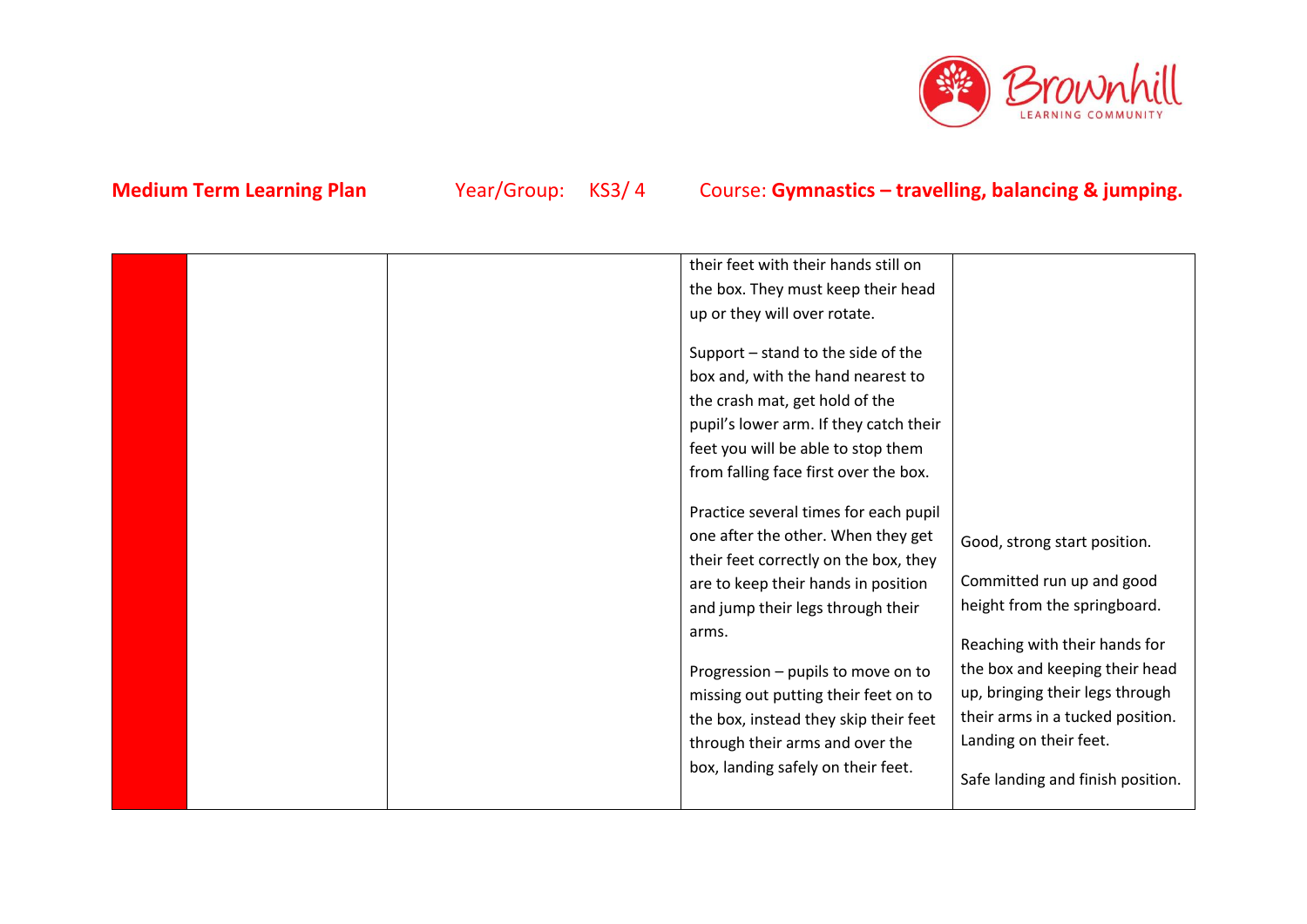

|  | Teaching Point - some pupils, when     | Self and Peer Assessment. |
|--|----------------------------------------|---------------------------|
|  | trying to perform a through vault,     |                           |
|  | will lift one hand in order to provide |                           |
|  | more room for their legs to move       |                           |
|  | through. Move to support on the        |                           |
|  | side that the hand is lifted.          |                           |
|  | Particularly with this vault, pupils   |                           |
|  | tend to look down towards the box      |                           |
|  | and will over rotate on landing. To    |                           |
|  | combat this, ask another pupil or      |                           |
|  | staff member to stand at the far end   |                           |
|  | and to hold their hands up, showing    |                           |
|  | a variety of finger numbers. The       |                           |
|  | gymnasts has to shout out how          |                           |
|  | many are being held up as they         |                           |
|  | perform the vault.                     |                           |
|  | Allow the pupils to practice several   |                           |
|  | times to increase confidence.          |                           |
|  | Warm down and apparatus away.          |                           |
|  | Encourage correct and safe carrying.   |                           |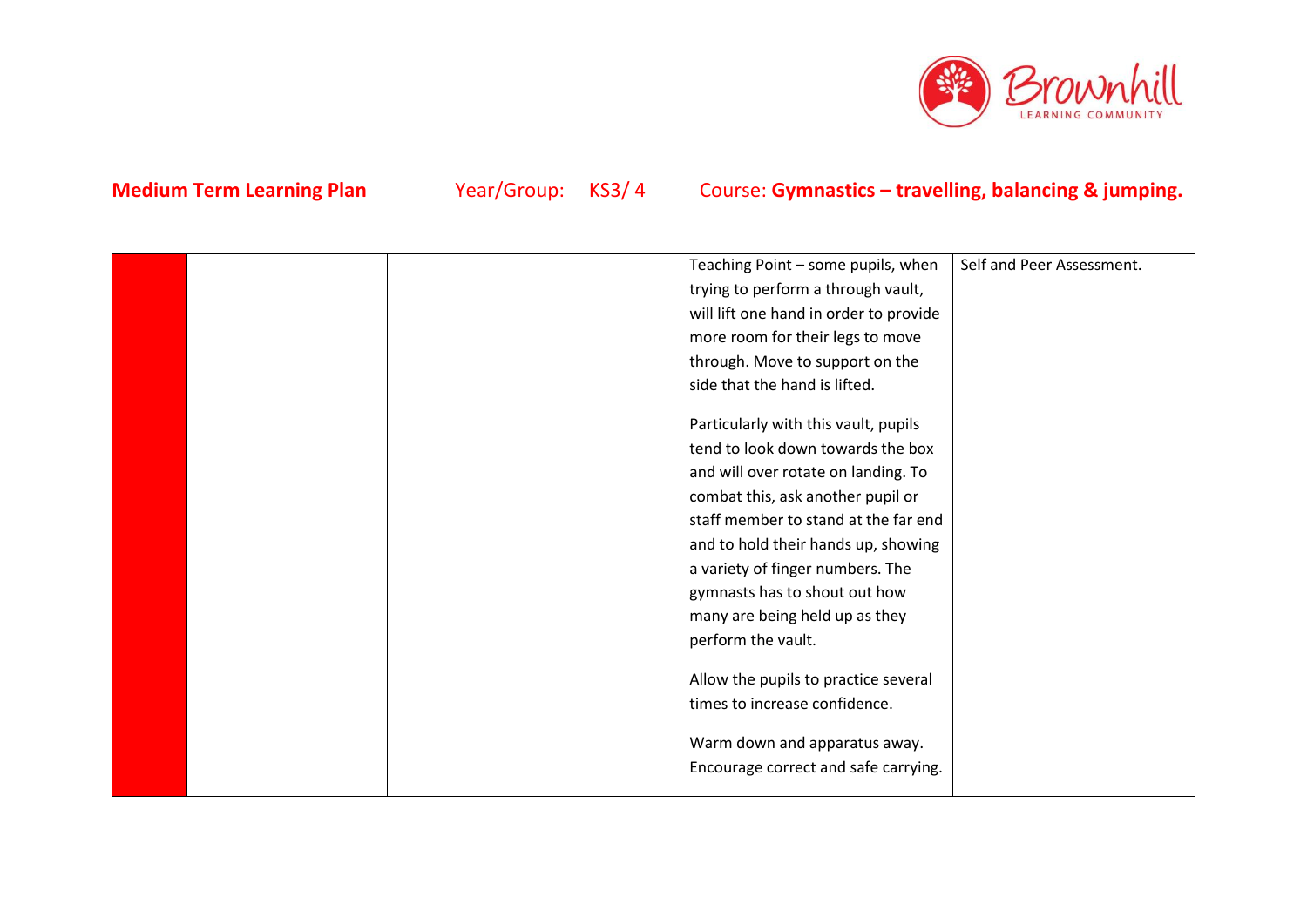

| 8 | To demonstrate correct  | Recap Straddle Jump both on the floor    | Recap using the springboard            |  |
|---|-------------------------|------------------------------------------|----------------------------------------|--|
|   | technique of a Straddle | and off the box.                         | correctly and landing on two           |  |
|   | Vault.                  |                                          | crashmats. Check for correct           |  |
|   |                         | Introduce Straddle Vault (include use of | positioning of floor mats and link     |  |
|   |                         | leap frog). Again recap landing and over | between crash mats.                    |  |
|   |                         | rotating. Position and movement of       |                                        |  |
|   |                         | staff whilst supporting.                 | Warm Up and Stretches to focus on      |  |
|   |                         |                                          | arms, wrists, legs and back: Pupils to |  |
|   |                         |                                          | then run up, take off on one foot      |  |
|   |                         |                                          | and land on the springboard with       |  |
|   |                         |                                          | two feet. Gain height, landing with    |  |
|   |                         |                                          | two feet on the box. Then leave the    |  |
|   |                         |                                          | box using a variety of jumps. Land     |  |
|   |                         |                                          | safely on the crash mat.               |  |
|   |                         |                                          | Move on to the pupils performing       |  |
|   |                         |                                          | the two vaults learned in previous     |  |
|   |                         |                                          | sessions.                              |  |
|   |                         |                                          |                                        |  |
|   |                         |                                          | Skill - Explanation and                |  |
|   |                         |                                          | demonstration of the Straddle vault    |  |
|   |                         |                                          | - straight legs, pointed toes, head    |  |
|   |                         |                                          | looking up to stop over rotation.      |  |
|   |                         |                                          | The pupils will practice by doing      |  |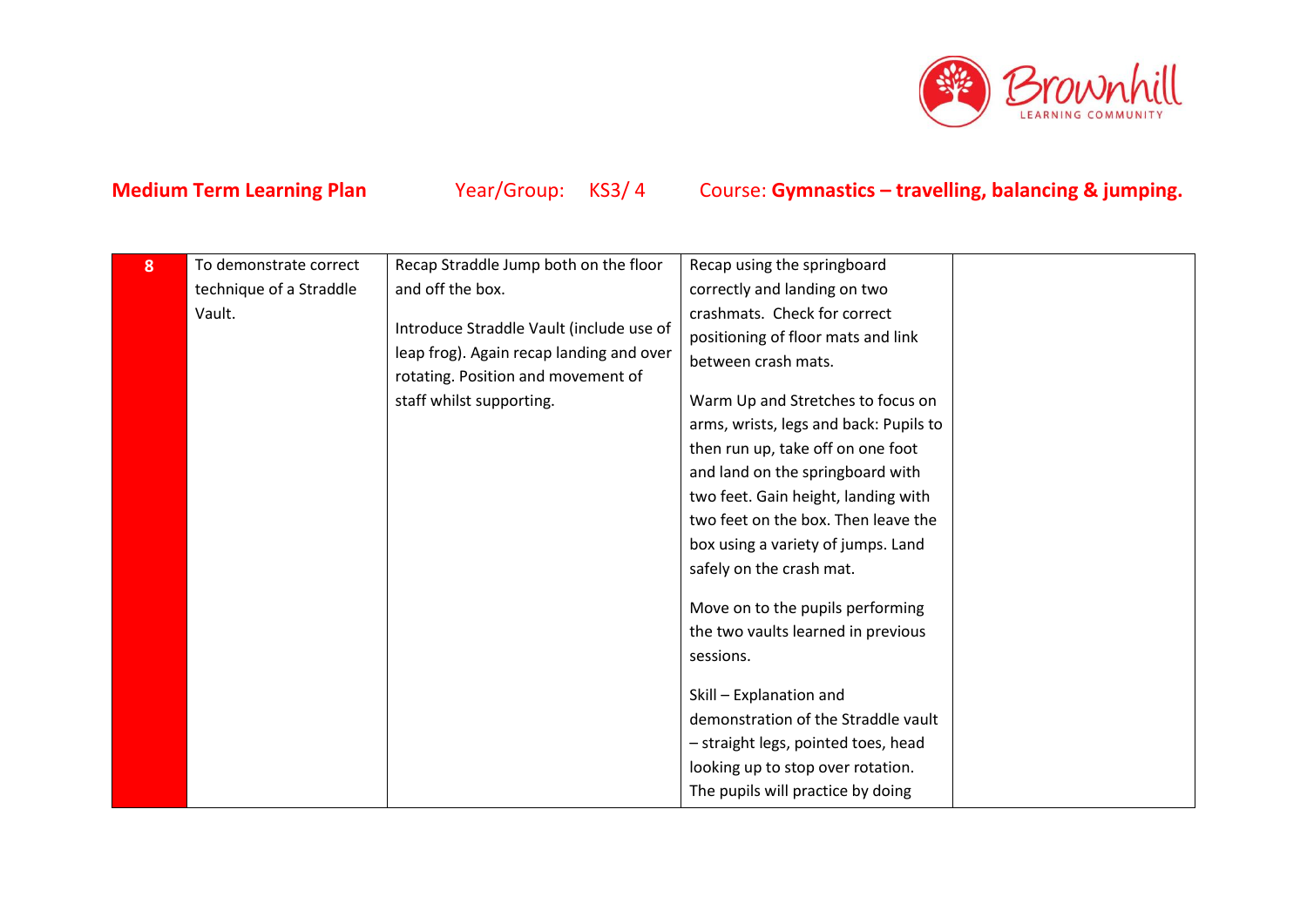

|  | 'leap frog' over a partner before     |  |
|--|---------------------------------------|--|
|  | moving on to try this on the box.     |  |
|  | Explain that they are going to        |  |
|  | perform a strong run up and take off  |  |
|  | to gain height, land on their feet on |  |
|  | the box and then stop. They will      |  |
|  | then reach forwards and get hold of   |  |
|  | the end of the box with both hands,   |  |
|  | with their body in a 'v' shape and    |  |
|  | their legs straight. Bending their    |  |
|  | knees and then jumping their legs     |  |
|  | around their arms. NB some pupils     |  |
|  | will lift their hands too early and   |  |
|  | others, too late and knock their      |  |
|  | arms off with their body. They have   |  |
|  | to work out when it is the right time |  |
|  | to lift them.                         |  |
|  |                                       |  |
|  | Support - stand on the crash mat      |  |
|  | behind box about half a metre         |  |
|  | away. One leg should be in front of   |  |
|  | the other so, that you can step back  |  |
|  | with the pupil during the vault and   |  |
|  |                                       |  |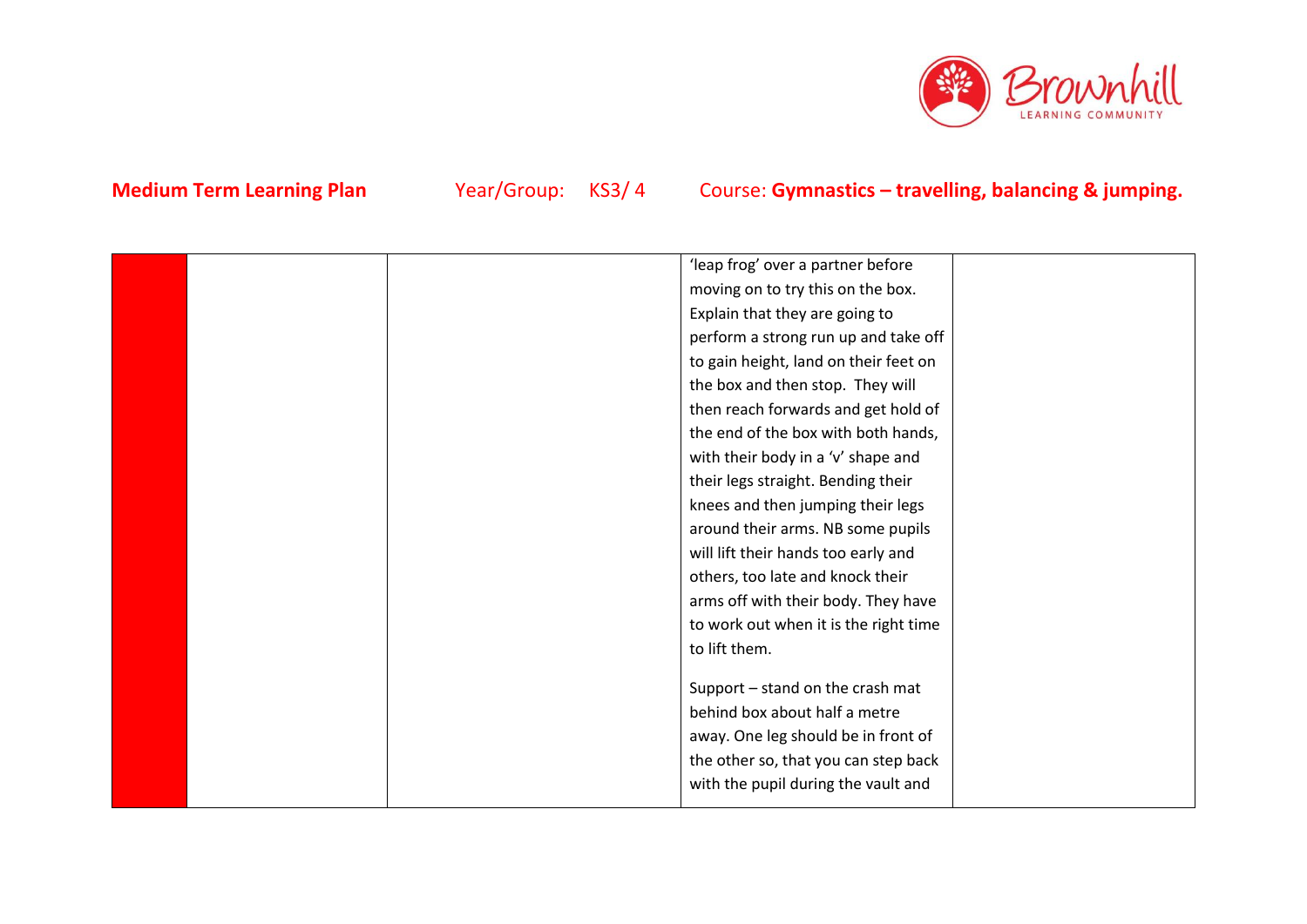

|  | not clash heads. As the pupil         |                                  |
|--|---------------------------------------|----------------------------------|
|  | performs the vault, reach forwards    |                                  |
|  | and get hold of their upper arms.     |                                  |
|  | When the pupil comes over the box,    |                                  |
|  | set back, still holding their arms so |                                  |
|  | that they can bring their feet to the |                                  |
|  | mat. That way, if they do catch the   |                                  |
|  | box with their feet, they won't hit   |                                  |
|  | the mat face first.                   |                                  |
|  |                                       |                                  |
|  | Progression - turn the box side on    | Good committed run up and use    |
|  | to the pupils. Allow them to          | of the springboard.              |
|  | perform the vault with support.       |                                  |
|  | Reiterate looking up at all times. A  | Head position - looking straight |
|  | further progression for more          | ahead and not down at the box.   |
|  | capable pupils is to turn the box     | Reaching for the box with their  |
|  | back for them to try vaulting the     |                                  |
|  | length. At worst they will land       | arms.                            |
|  | sitting on the box.                   | Legs straight with toes pointed. |
|  |                                       |                                  |
|  | Practice to build confidence.         | Self and Peer Assessment.        |
|  | Warm down by removing the box         |                                  |
|  | and the pupils using the springboard  |                                  |
|  |                                       |                                  |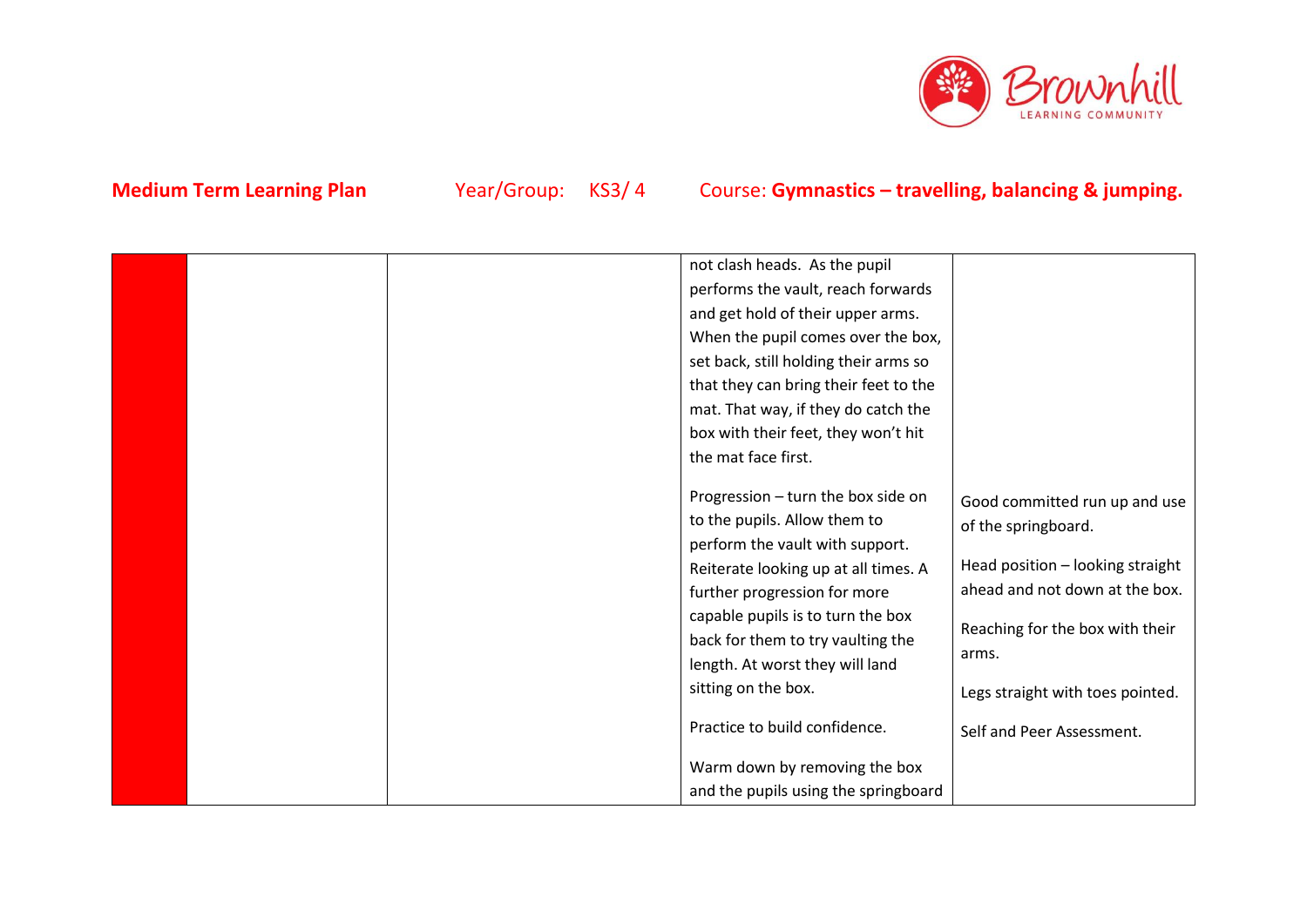

|                |                                                                                                                                                                                         |                                                                                                                                                                       | to gain height. Then equipment<br>away. Safe carrying using correct lift<br>technique. Two pupils to each piece<br>of apparatus.                                                                                                                                                                                                                                                       |                                                                                                                                                                                                                                                            |
|----------------|-----------------------------------------------------------------------------------------------------------------------------------------------------------------------------------------|-----------------------------------------------------------------------------------------------------------------------------------------------------------------------|----------------------------------------------------------------------------------------------------------------------------------------------------------------------------------------------------------------------------------------------------------------------------------------------------------------------------------------------------------------------------------------|------------------------------------------------------------------------------------------------------------------------------------------------------------------------------------------------------------------------------------------------------------|
| 9 <sup>°</sup> | To be able to choose and<br>perform one vault,<br>demonstrating correct<br>technique.<br>To be able to analyse the<br>technique of another<br>pupil and give advice<br>where necessary. | Self and Peer Assessment. Pupils to<br>perform one vault correctly and<br>confidently. Including start and finish<br>position.<br>Assessment Tracker to be completed. | The pupils are to make their own<br>decision as to which vault they feel<br>most confident performing. Due to<br>the position of the teacher when<br>supporting, the pupil must<br>communicate which vault they are<br>going to perform.<br>Other pupils take turns to assess the<br>gymnast and give constructive<br>advice on any<br>improvements/adjustments that<br>could be done. | <b>Constructive advice from Peers</b><br>analysing the gymnast using<br>correct terminology.<br>Self-assessment from the<br>gymnast using correct<br>terminology and breakdown of<br>the vault.<br>Assessment tracker completed<br>correctly and honestly. |